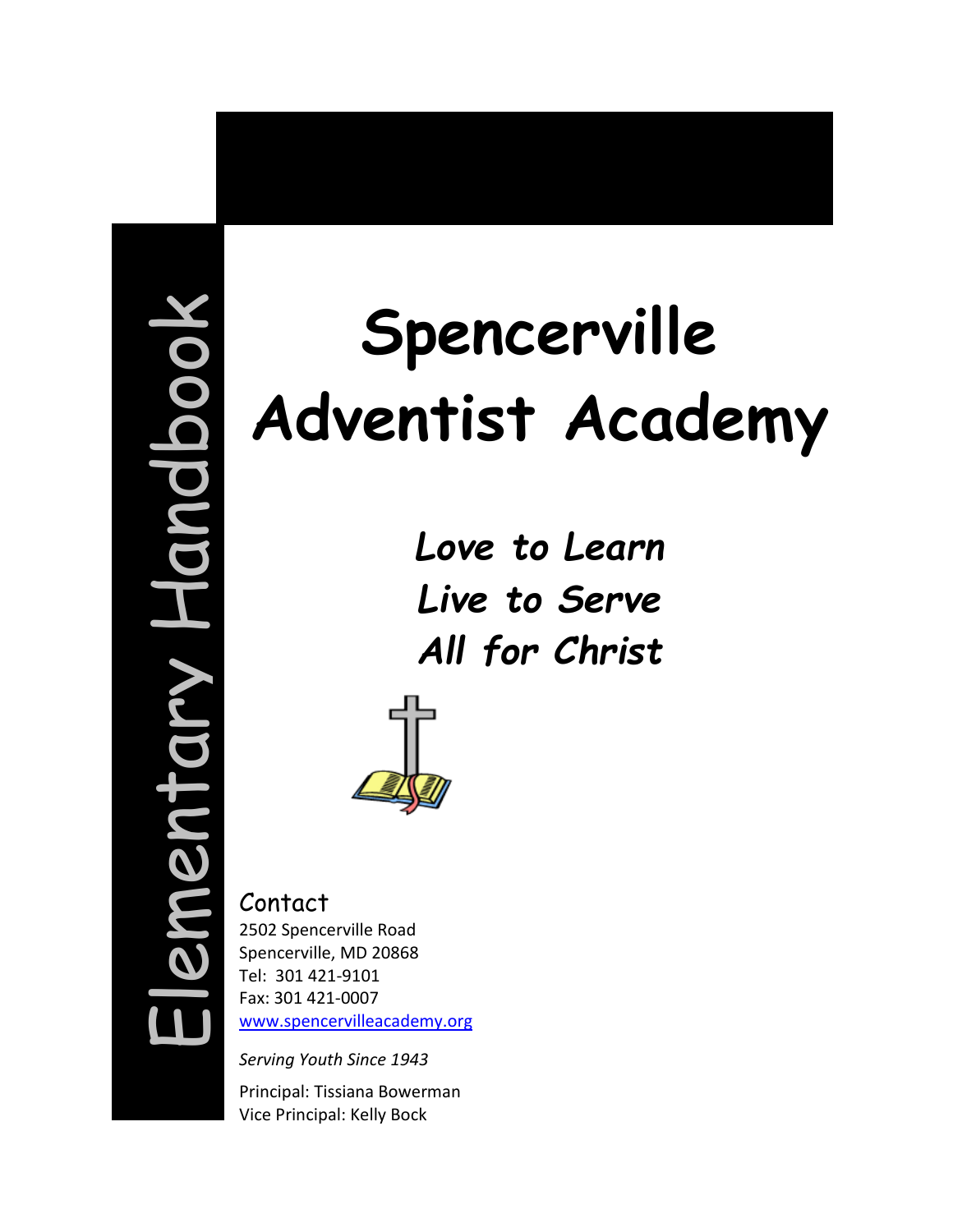# Table of Contents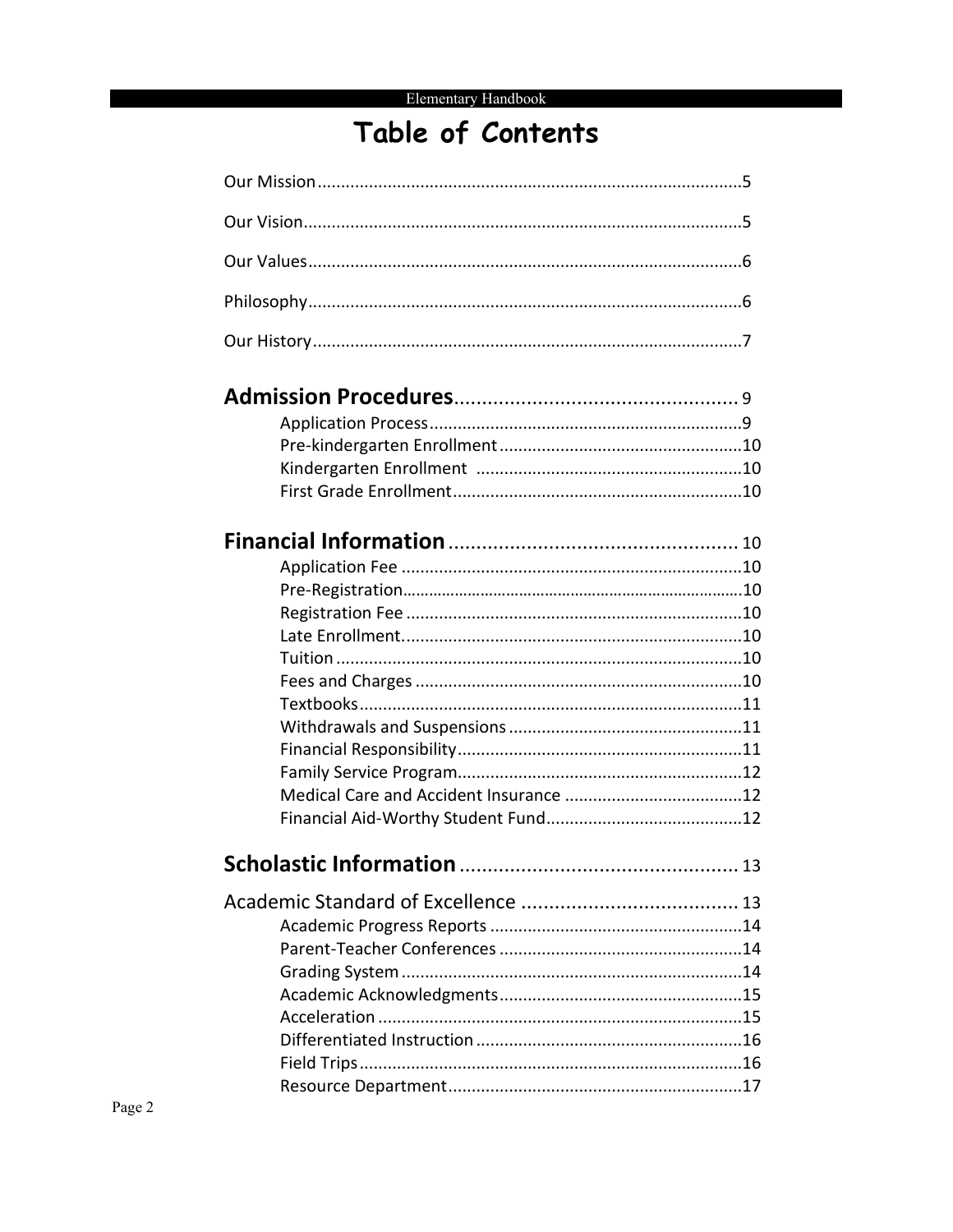| Eighth Grade Graduation Requirements 17         |  |
|-------------------------------------------------|--|
|                                                 |  |
|                                                 |  |
|                                                 |  |
|                                                 |  |
|                                                 |  |
|                                                 |  |
|                                                 |  |
|                                                 |  |
|                                                 |  |
|                                                 |  |
|                                                 |  |
|                                                 |  |
|                                                 |  |
|                                                 |  |
|                                                 |  |
|                                                 |  |
|                                                 |  |
|                                                 |  |
|                                                 |  |
|                                                 |  |
|                                                 |  |
|                                                 |  |
|                                                 |  |
|                                                 |  |
|                                                 |  |
|                                                 |  |
|                                                 |  |
|                                                 |  |
|                                                 |  |
|                                                 |  |
|                                                 |  |
|                                                 |  |
|                                                 |  |
|                                                 |  |
|                                                 |  |
|                                                 |  |
|                                                 |  |
| Leaving School Premises During the School Day29 |  |
|                                                 |  |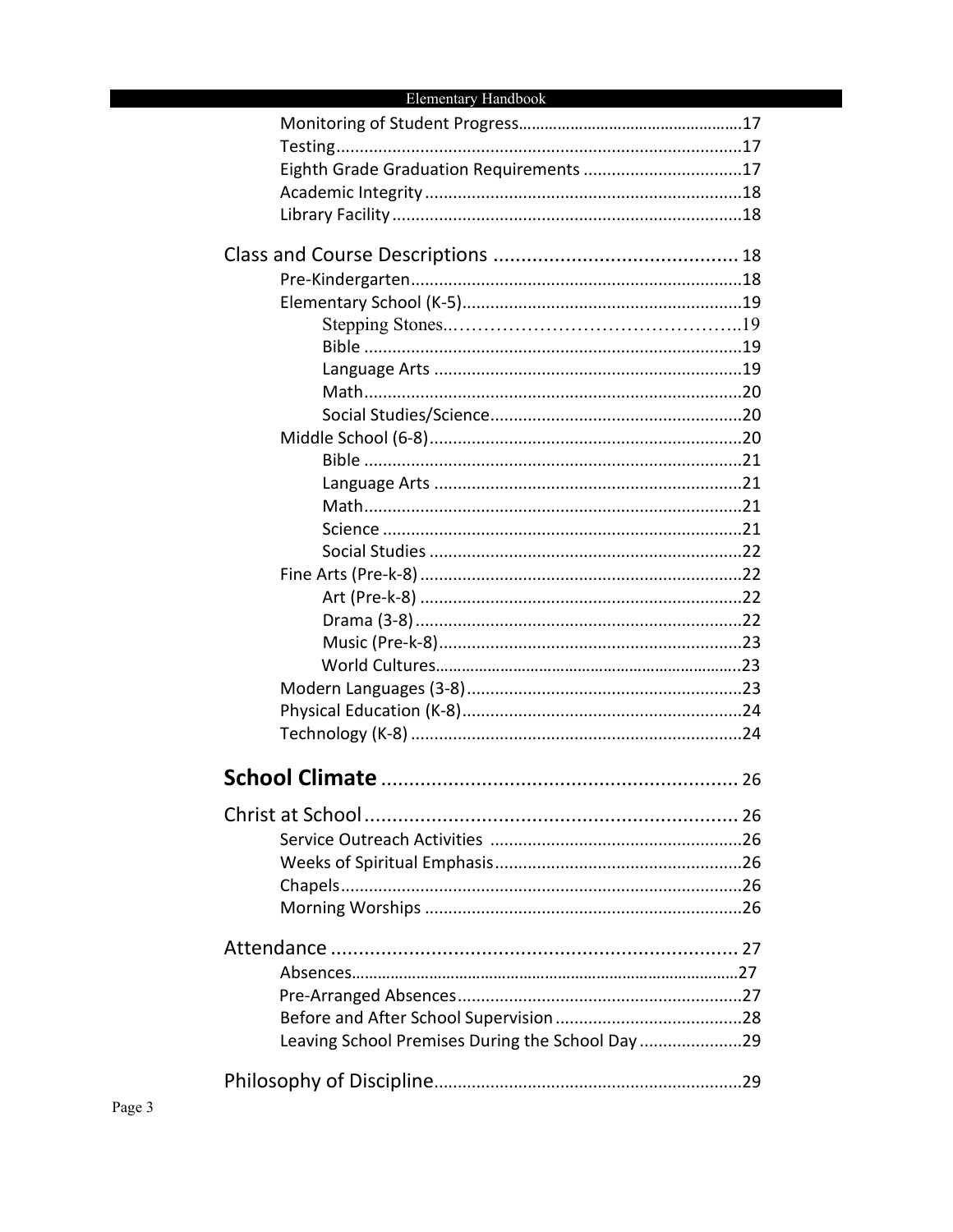##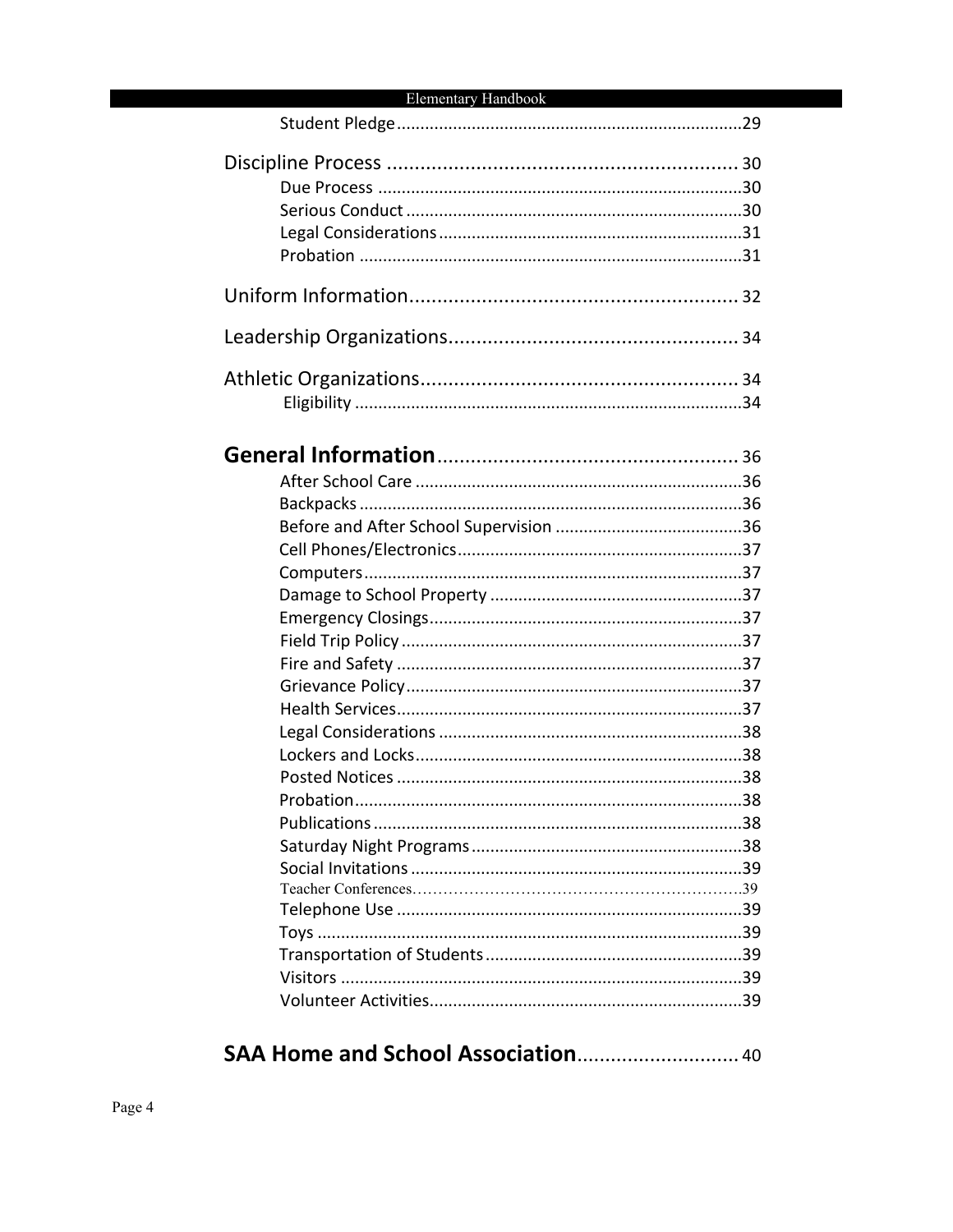# **Our Mission**

*To provide a distinctly Seventh-day Adventist Christian education preparing the whole person for service to God and man, and for eternal life*

# **Our Vision**

**We want to be chosen by constituents and community for our strong spiritual emphasis, outstanding academics, deep commitment to service, and sound physical plant, and because we are convicted of our mission and true to our values, we will BROADEN our reach by:**

- **•Being spiritually focused on transforming and converting hearts, making spiritual connections in every class and taking advantage of teachable moments to convey spiritual concepts.**
- **•Reaching out and serving as a light to those around us in the community.**
- **•Offering an outstanding academic program, challenging our students and stimulating a genuine love of learning.**
- **•Adhering to a sound financial basis of operations, with additional funds available each year to fund future contingencies.**
- **•Developing a student body that is friendly and accepting and demonstrates respectfulness of each other and adults.**
- **•Educating the "whole person" (physical, mental, and spiritual), by offering a variety of extracurricular activities while teaching the importance of balance.**
- **•Never losing our focus on mission and on the need to make all major decisions with an awareness of their long-range impact on our mission**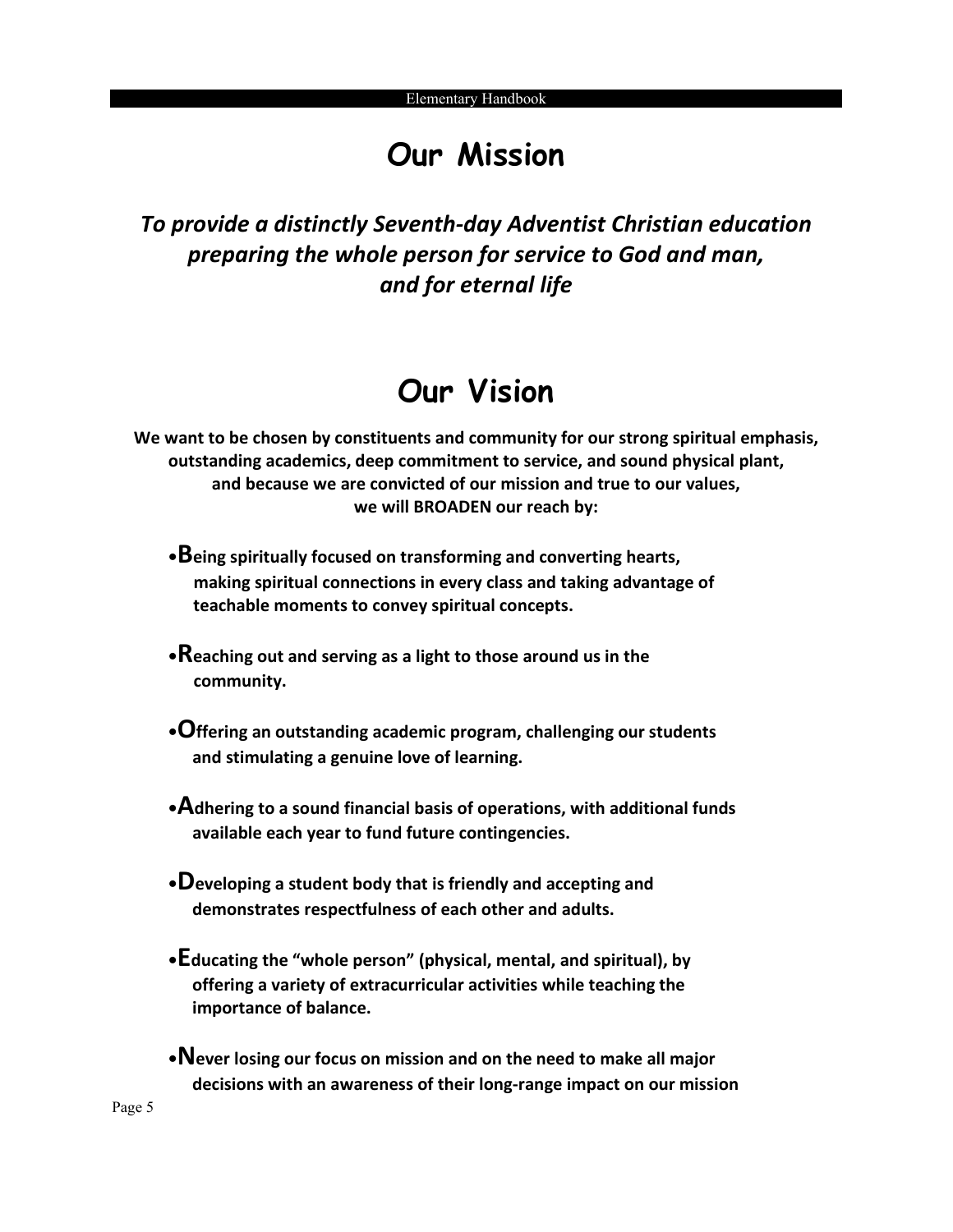**and values.**

# **Our Values**

- **Spirituality-----We believe students should be nurtured in a vibrant spiritual environment where Christ's character is emulated.**
- **Excellence------We strive for excellence, not only in academics but in the education of the "whole person" through the harmonious development of all physical, mental, and spiritual powers.**
- **Service----------We encourage our students to develop an attitude of compassionate service toward their community in a manner that expresses their love for Christ.**

# **Our Philosophy**

The Seventh-day Adventist Church recognizes God as the ultimate source of existence and truth. In the beginning God created in His image a perfect humanity, a perfection later marred by sin. Through the guidance of the Holy Spirit, God's character and purposes can be understood as revealed in nature, the Bible, and Jesus Christ. The distinctive characteristics of Adventist education, derived from the Bible and the inspired writings of Ellen G. White, point to the redemptive aim of true education: to restore human beings into the image of their Maker.

While God presents His infinitely loving and wise character as the ultimate norm for human conduct, human motives, thinking, and behavior have fallen short of God's ideal. Education in its broadest sense is a means of returning human beings to their original relationship with God. Its time dimensions span eternity.

Adventist education seeks to develop a life of faith in God and respect for the dignity of all human beings; to build character akin to that of the Creator; to nurture thinkers rather than mere reflectors of others' thoughts; to promote loving service rather than selfish ambition; to ensure maximum development of each individual's potential; and to embrace all that is true, good, and beautiful.

An education of this kind imparts far more than academic knowledge. It fosters a balanced development of the whole person—physically, intellectually, socially, and spiritually. Working together, homes, schools, and churches cooperate with divine agencies in preparing learners for responsible citizenship in this world and in the world to come.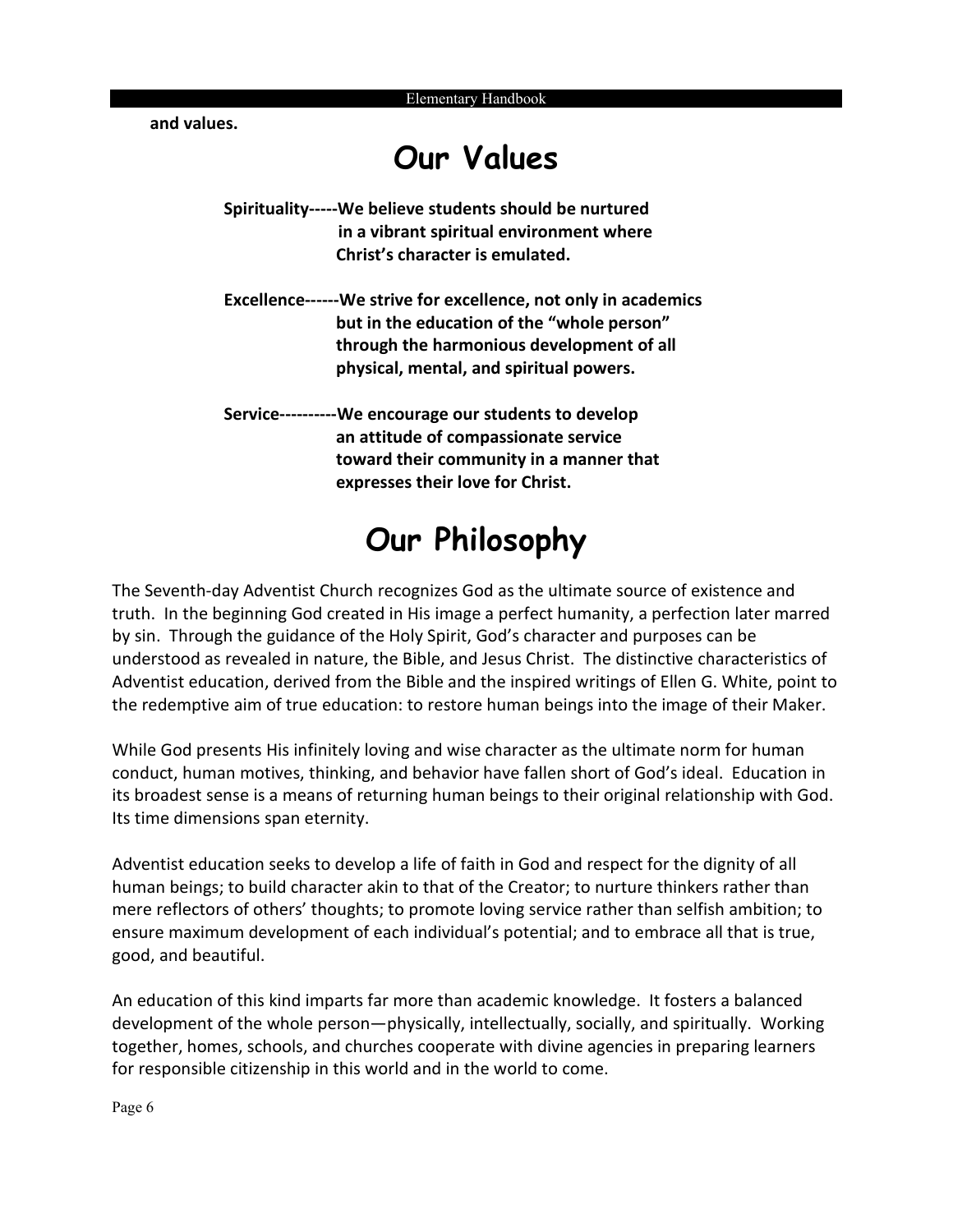# **Our History**

Spencerville Adventist Academy (SAA) was built on a foundation of love and sacrifice by parents desiring a Christian education for their children. In 1943, two years after the Spencerville Seventh-day Adventist Church was organized, a single classroom school opened with six students and one teacher, Miss Ruby Ingle. Every church member worked to get the classroom ready.

In 1947, church members were saving money to build a new church. However they soon realized how important the school was and voted instead to use that money for a two-room cinder block school. Those classrooms were built through hours of labor by the church members—particularly Edward Reifsnyder. Those two rooms continued to serve the students of Spencerville Adventist Academy through the Spring of 2011.

By 1953, the enrollment had grown, and parents rallied together to add a third classroom and a third teacher. In 1956 the gymnasium was built and finally, in 1964 the three-story brick structure, housing the library, offices, and ten classrooms was constructed. In the fall of 1997 the parsonage on the adjoining property was renovated, renamed Vandeman Hall, and became part of the educational facilities. The interior of the school underwent extensive remodeling to accommodate the student increases over the years.

From its very humble beginning, SAA has been in continuous operation since 1943. At the beginning of the 2011/2012 school year, SAA opened the doors of its current state of the art facility which was built on 33 acres just one mile east of the original school. SAA offers 14 grades from pre-kindergarten through grade 12 to over 300 students. It is accredited both by the General Conference of Seventh-day Adventists and the Middle States Accrediting Association (MSA).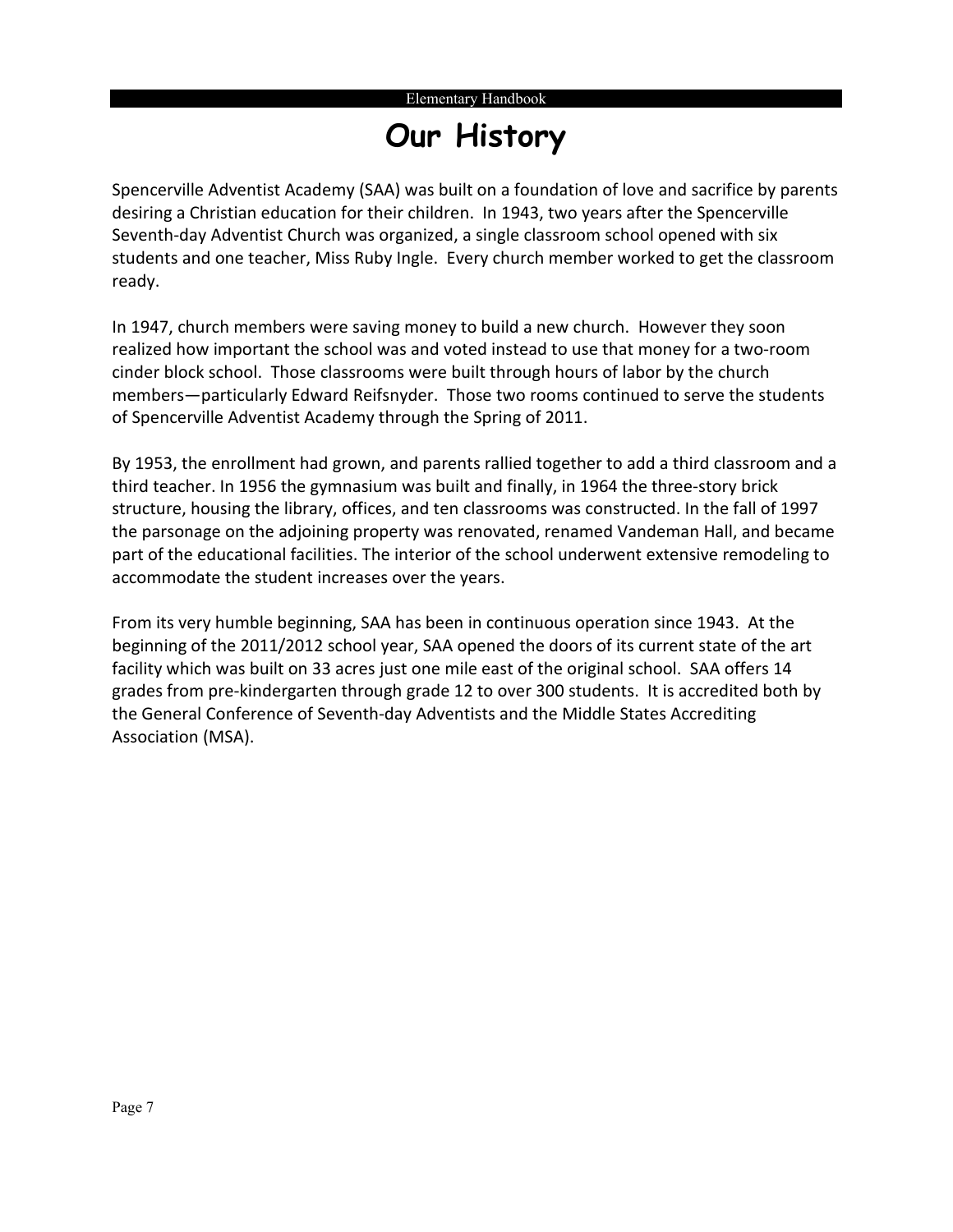# **Admission Procedures**

#### **Application Process**

SAA strives to maintain reasonable student-teacher ratios in order to offer quality instruction. Acceptance into any class is dependent upon whether or not the class size has reached capacity. Admission to SAA is a privilege and not a right, and may be withheld or withdrawn by the academy at its discretion. Spencerville Adventist Academy (SAA) does not discriminate on the basis of race, color, national or ethnic origin in the admission of students.

A prospective student must submit a formal application online. All PK\*- 8 applicants are thoroughly reviewed by the Admissions Committee for approval. A transfer student must submit satisfactory character and academic recommendations, and in some cases, be interviewed by the principal and/or the Admissions Committee before action will be taken on the application. The applicant will be notified by the Admissions Committee to confirm his or her status.

Students who express an interest in a Christian education at SAA must submit evidence of a successful completion of the previous grade or its equivalent. There must be evidence that there is no outstanding financial obligation to any previous school. Membership in the Seventh-day Adventist (SDA) church is not a requirement for admission; however only those students who have a sincere desire to grow spiritually, academically, and physically, and who are willing to abide by school policies should apply. Placement testing may be requested upon review of the student's academic record.

Applicants must complete the following before the application is **processed**:

- 1. Completion of online application (submitted with current application fee).
- 2. Receipt of two letters of recommendation from present educators.
- 3. Submission of any applicable individual education plans, or specialized learning diagnosis.
- 4. Submit current medical and immunization records.
- 5. Complete a physical examination by a physician. Complete any placement screening or testing (upon request).
- 6. Copy of latest report card.
- In addition, Pre-K through 1<sup>st</sup> grade applicants need to submit copy of birth certificate and completed lead-testing form.

#### -- Then --

7. Admissions Committee approves or denies the application.

After an applicant has been approved by the Admissions Committee, and before **enrollment,**  the applicant must:

- 1. Receive financial clearance. Complete all required forms
- **2. Pay the registration fee** as this final step completes the process and **secures your seat in class.**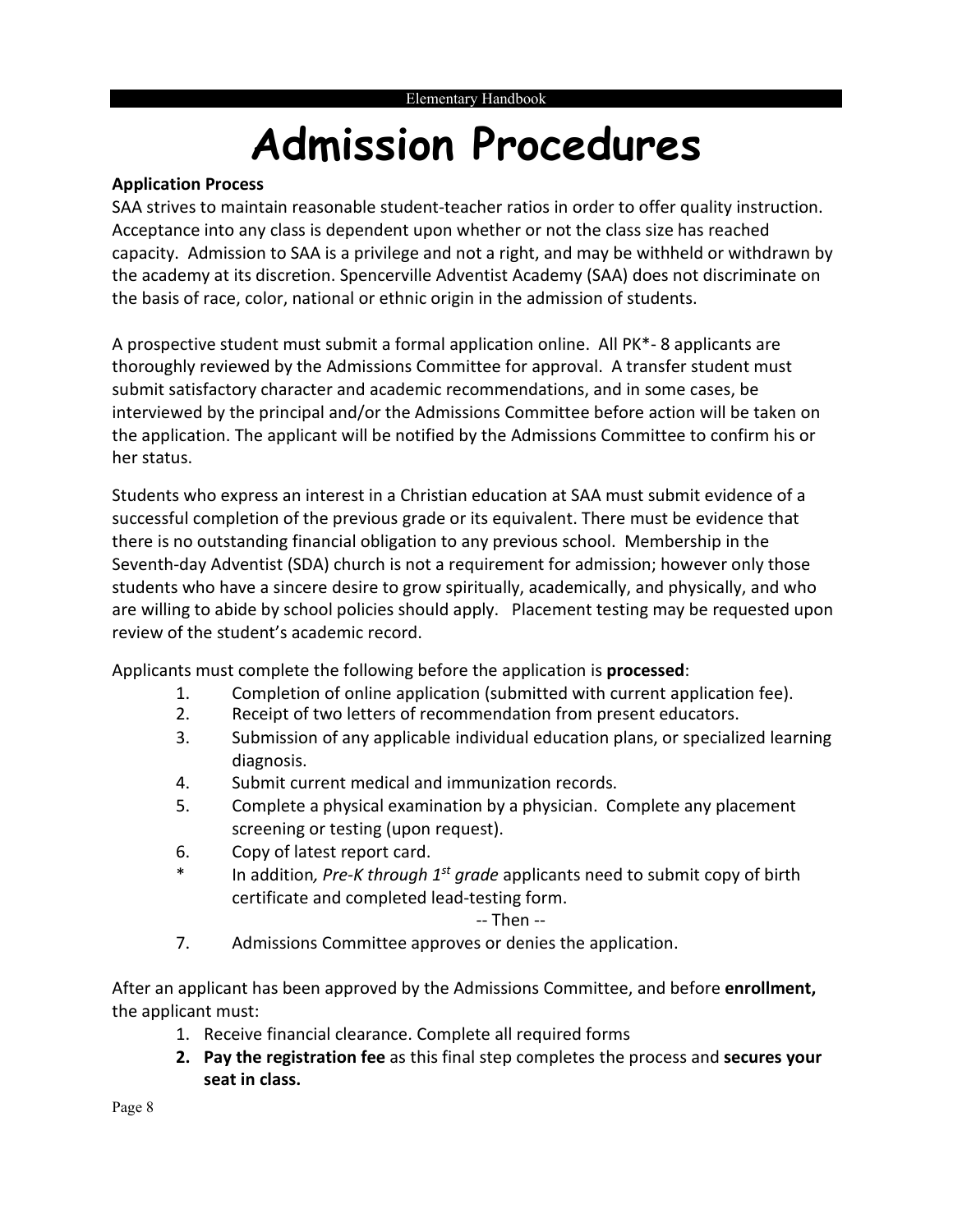All students entering SAA are given a nine-week probationary status. Further testing may be required upon review of the student's performance.

Student acceptance for a given school year does not guarantee acceptance for following school years. Current constituent students in good standing will have priority over non-constituent or non-SDA students in determining acceptance for any given school year.

#### **Pre-kindergarten, Kindergarten, and First Grade Enrollment**

Spencerville Adventist Academy embraces the philosophy of developmental readiness for school entrance and follows the regulations set by the state of Maryland which state the age of eligibility for each of those grades. A student admitted to pre-kindergarten must be four years old or older on/by **September 1** of the school year in which the student applies for entrance. Similarly, a student must be five years of age by September 1 to be eligible for entry into kindergarten, and six years of age by September 1 to be eligible for entry into first grade. All new students enrolling in kindergarten will be assessed (using the Brigance Early Childhood Screening assessment) to help determine their developmental readiness.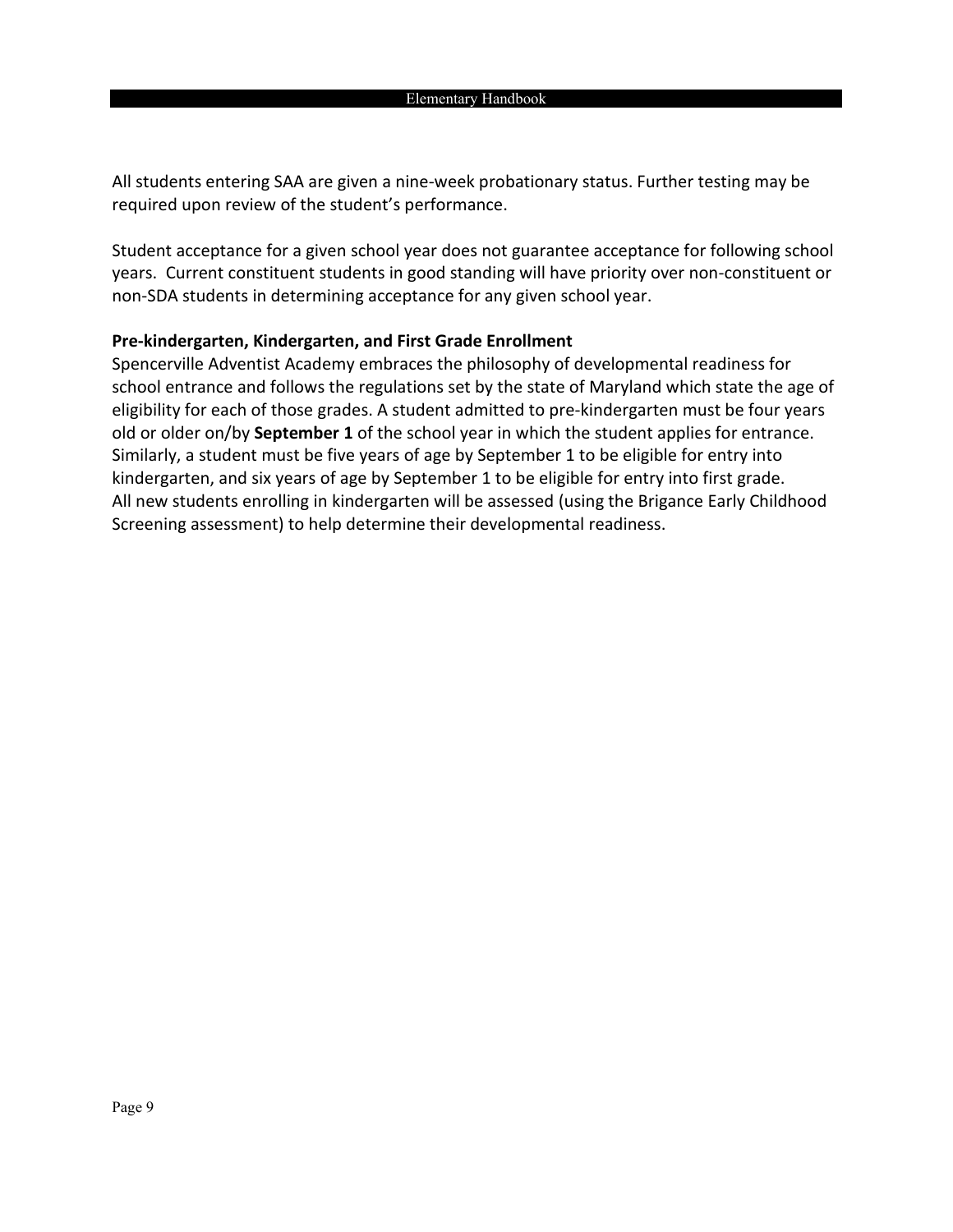# **Financial Information**

#### **Application Fee**

An online application must be submitted for each **new** student. A non-refundable fee of \$75.00 must be paid when the application is submitted.

#### **Pre-Registration**

In January, current students may pre-register for the upcoming school year. A discount will be provided for those who complete registration during the pre-registration session. Students (new and current) may continue to register after pre-registration but will not be eligible to receive the discount. A current student who does not pre-register may risk losing their seat to a student on the waiting list.

#### **Registration Fee**

The non-refundable registration fee is a single payment made at the time of registration. A discount is given for early registration in January. Paying this fee is what secures your child's spot in his/her class.

#### **Late Enrollment**

Students enrolling after Labor Day will be charged a pro-rated tuition rate based on the number of days of school remaining. Registration fees are to be paid in full regardless of when the student enrolls.

#### **Tuition**

Tuition may be paid by the year (in advance) or in 2 to 12 payments with SAA's automatic payment processor, FACTS Tuition Management (a yearly administrative fee will be charged for using this service). Payments will be automatically deducted from your checking or savings account (Credit Cards are also accepted for an additional fee) on the selected day of each month. Any failed payment attempts will result in late fees.

If you elect to have more than 10 monthly payments, the first payment will begin in July.

The family is ultimately responsible for the full amount of tuition and fees. If any amount of alternative funding falls through, the amount will be charged back to the family.

Page 10 A 5% tuition discount will be given for a Tuition Agreement with two (2) students. A 10% discount will be given for a Tuition Agreement with three (3) or more students.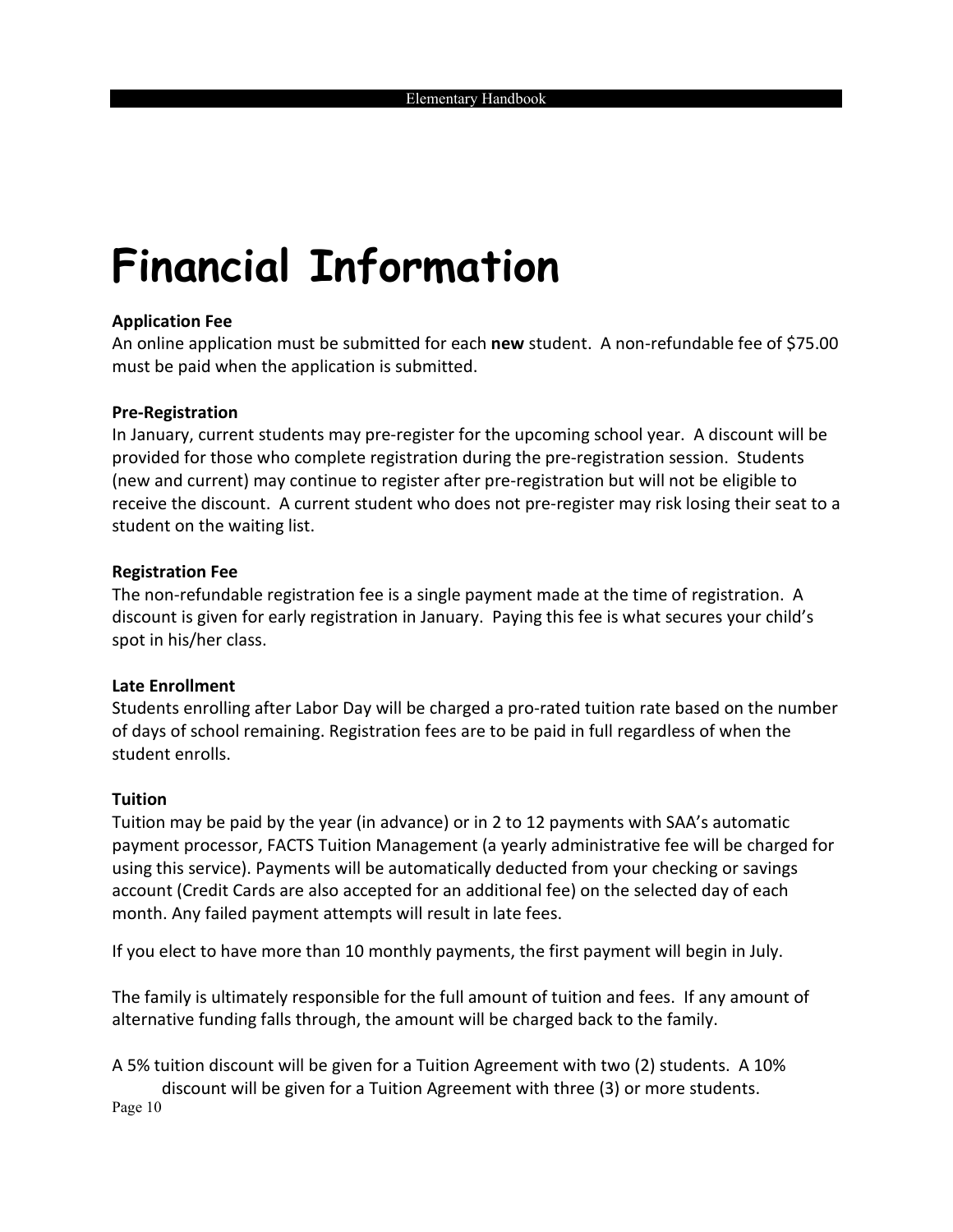A 3% discount is given for a full year's tuition paid in advance by August 1.

#### **Fees and Charges**

Various organizations and services may have additional fees and charges attached to them. Please see the Fees Schedule for a current list.

#### **Textbooks**

Textbooks are rented by the student from the school for grades pre-kindergarten through eight. The textbook rental fee is included as part of the Registration Fee. A parent understands that if a textbook assigned to his/her child becomes damaged, misused beyond normal wear and tear, or is lost that he/she will pay the school for the replacement cost of the book.

Eighth grade students taking a high school math course will need to purchase their own textbook.

#### **Withdrawals and Suspensions**

If a student withdraws from school at any time during the school year prior to the beginning of May, there will be a refund of tuition on a pro-rated basis daily. The Registration Fee is nonrefundable. Payment of the remaining balance must be received or arranged before final transcripts are released. A promissory note may be required to be signed.

Students who are suspended will not receive any refund of school fees. No refund will be given for any regular school vacations or emergency closings. Refunds other than those stated above will be made only at the discretion of the Spencerville Adventist Academy Finance Committee. Please allow thirty days (30) for any refunds due after withdrawing from SAA.

#### **Financial Responsibility**

A student's status in school will be reviewed when an account is more than thirty (30) days past due. If an account is more than fifty (50) days past due, the student will be required to withdraw unless: a) the account is paid to less than 30 days past due, b) a guaranteed assignment of funds necessary to bring and keep the account to less than 30 days past due is arranged. A student will not be allowed to participate in extracurricular activities unless his/her account is current or satisfactory arrangements have been made. A student's account must be current or arrangement for payment made by semester test time in order for the student to take semester exams for high school classes.

All final grades, quarterly report cards, student information, and transcripts will be held by the school until the balance due on the account has been paid in full. Participation will not be permitted on class trips, outdoor education camps, and end-of-the year activities; and eighth graders will not be permitted to participate in graduation if the account is not paid.

A student who has an unpaid balance from the previous school year will not be permitted to reenroll until satisfactory arrangements for payment have been made. Students with outstanding

Page 11 accounts in another school will not be admitted to Spencerville Adventist Academy until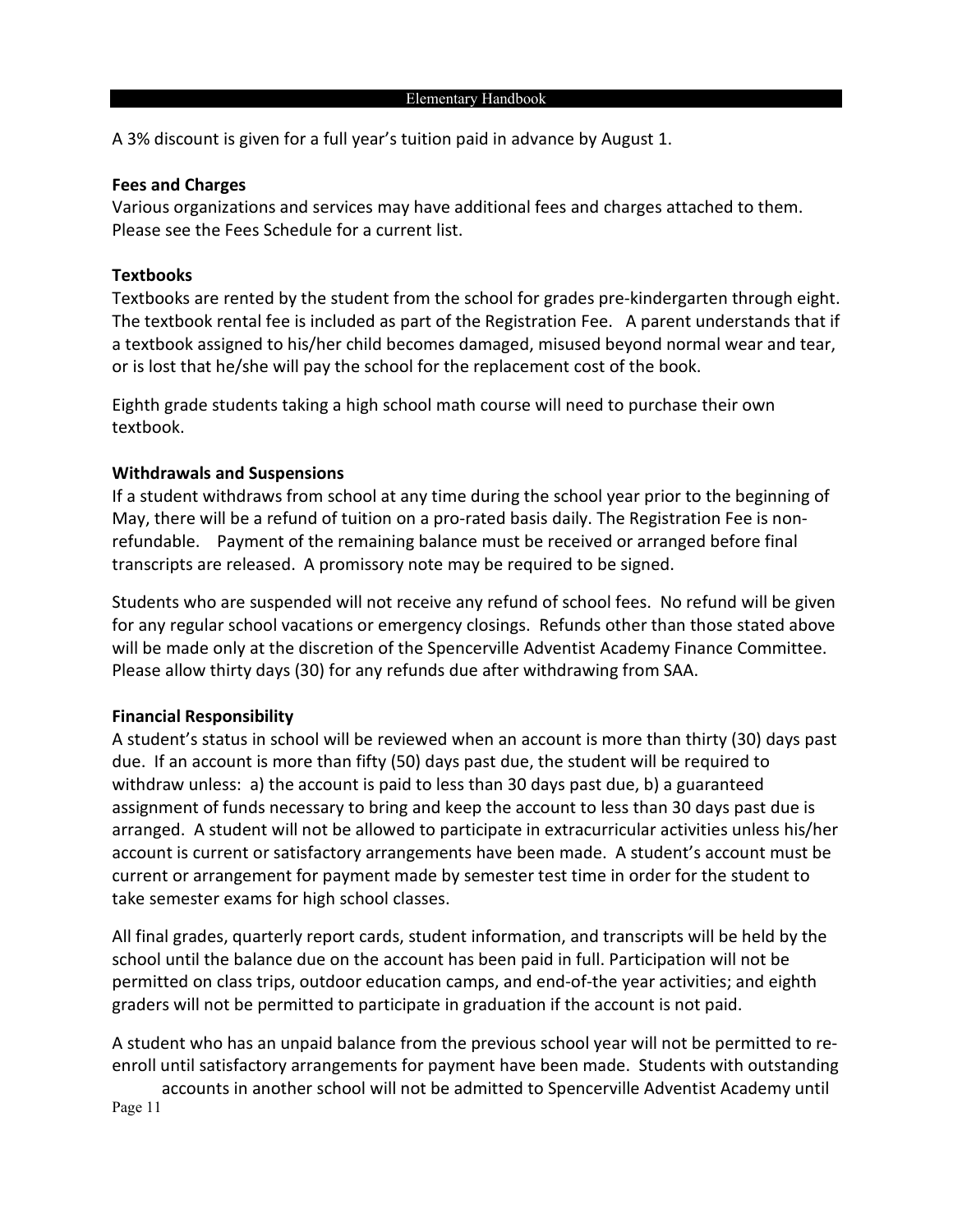the account has been paid or until satisfactory arrangements have been made with the previous school.

#### **Family Service Program**

SAA believes that family service is an important part of the success of this school. Because we expect all SAA families to fully participate in this service program, SAA maintains a 20-hour service requirement for the families of all students. Single-parent families are only required to complete 10 hours. In order to ensure that all families meet this requirement, each family will be asked to pay a fee that will be refunded at the end of the school year if the service hours have been completed. This fee will be evenly distributed over the installments of your payment plan.

#### **Medical Care and Accident Insurance**

Spencerville Adventist Academy has purchased Christian Educator's Insurance Trust coverage which provides coverage for the hours and days when school is in session, and while attending school sponsored and supervised activities.

#### **Financial Aid-Worthy Student Fund**

Financial aid is available through the local churches for qualifying worthy students. Parents seeking assistance from the Worthy Student Fund should make their requests through their local church board or worthy student committee. In addition, SAA has a modest Worthy Student Fund. These funds are granted based on a third-party assessment: [www.FACTSTuitionAid.com.](http://www.factstuitionaid.com/) A parent/guardian who wishes to apply for Worthy Student funds must submit an application for each school year.

Please contact the Business Office for more information.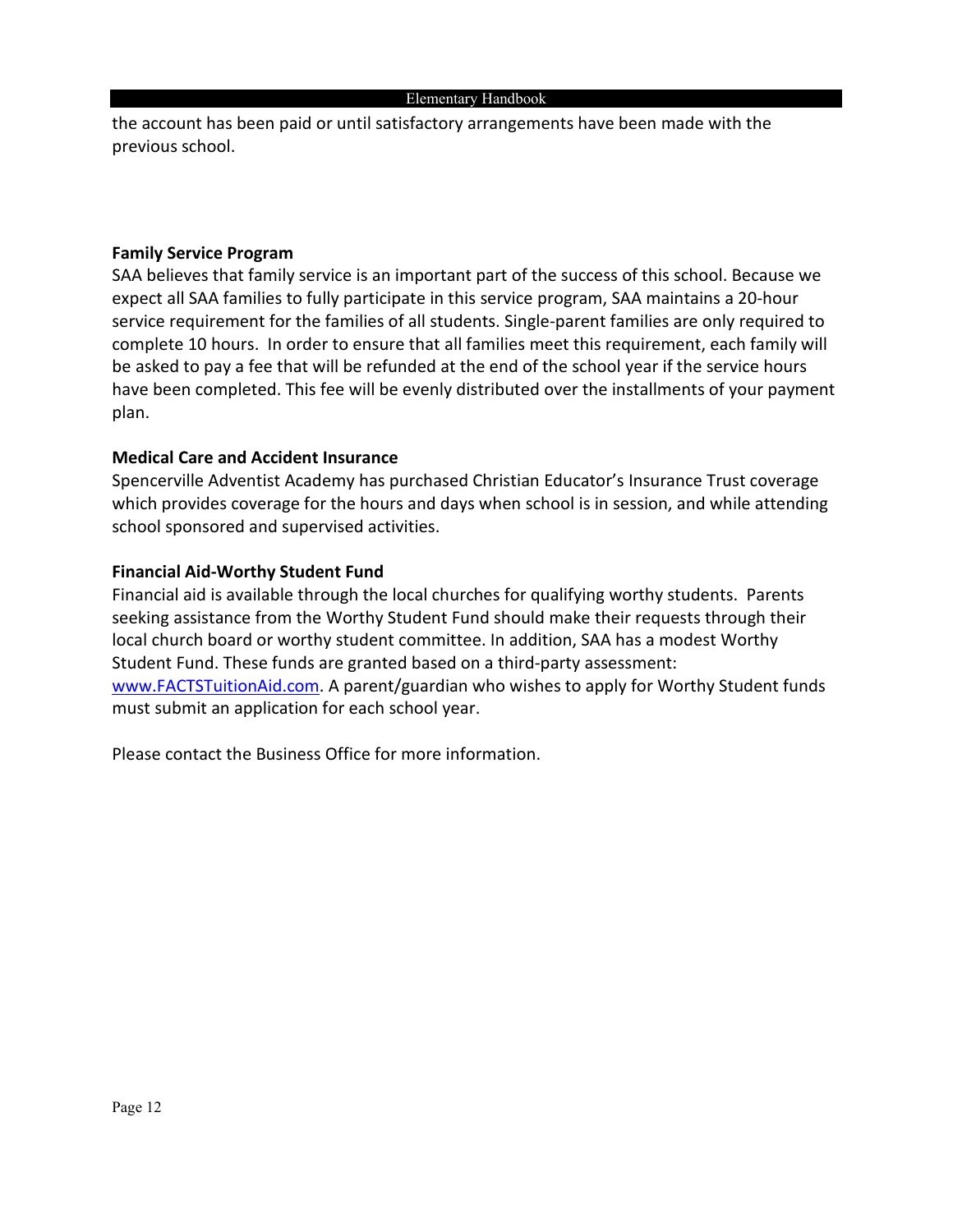# **Scholastic Information**

# **Academic Standard of Excellence**

*The PK-8 curriculum, in cooperation with home and church, prepares students for progressively higher-level academics, leadership, service, and successful Christian living.*

*It is the goal of our Teachers to:*

- *Infuse Seventh-day Adventist beliefs into daily school life*
- *Cultivate a nurturing environment for learning*
- *Integrate faith-based learning throughout the curriculum*
- *Teach with a focus on learning by designing lessons that accommodate and appeal to a variety of learning styles, readiness levels, and interests*
- *Encourage higher level thinking using Bloom's Taxonomy*
- *Promote academic excellence through real world experiences*
- *Emphasize literacy (reading and writing) across the curriculum*
- *Promote academic honor and integrity*
- *Communicate effectively with parents and students*
- *Evaluate student progress based on meaningful assignments, learning experiences, assessments, and observations*
- *Grant meaningful grades*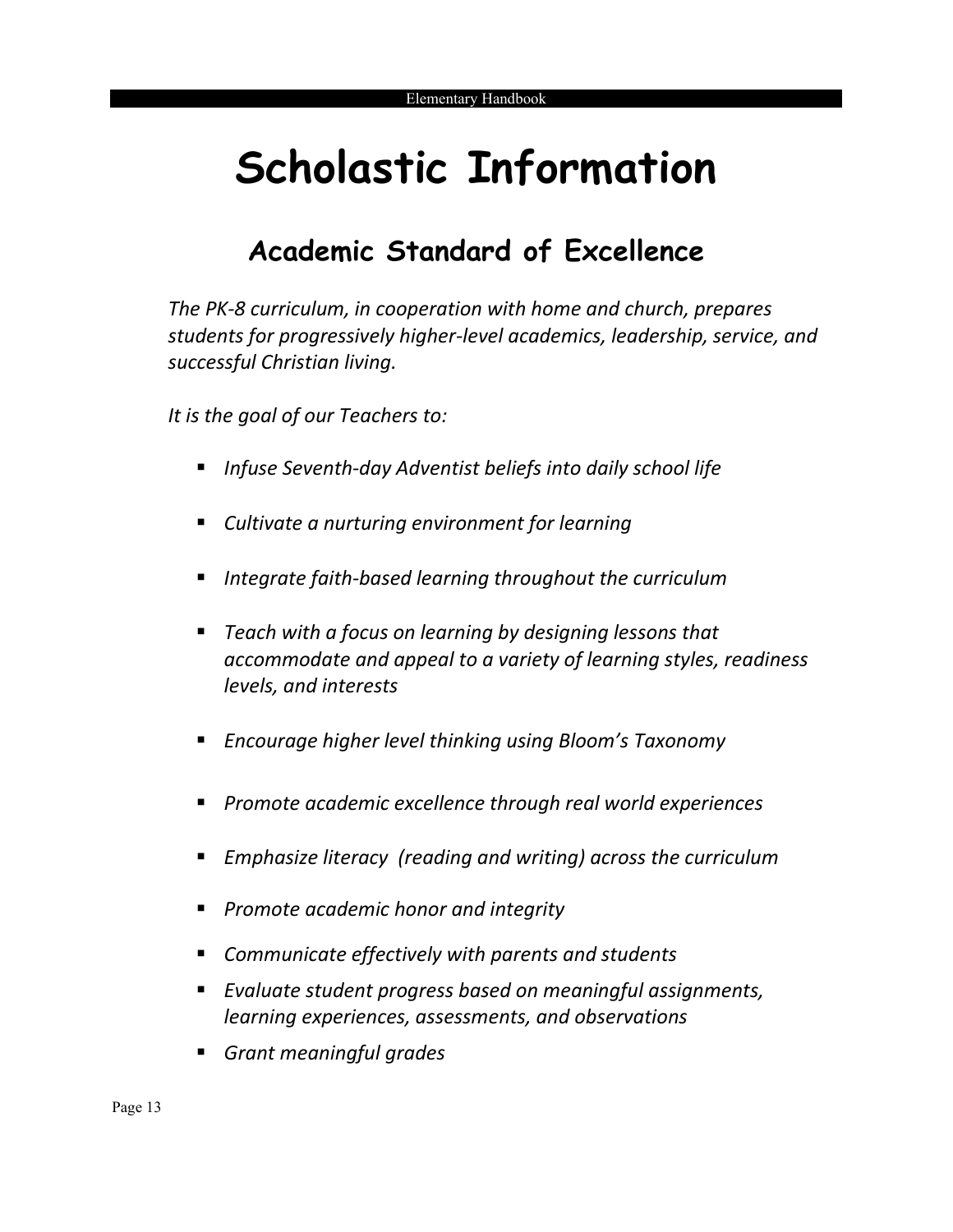#### **Academic Progress Reports**

The elementary school year is divided into four quarters of approximately nine weeks each. At the end of each quarter, a report card will be sent or given to each parent or guardian. Grades are also available to be viewed through our online grade report program (Renweb). Occasionally, eighth grade students may be eligible to take a high school class. For high school classes, only the semester grade will be recorded on the student's transcript.

#### **Parent-Teacher Conference**

Two parent-teacher conferences are scheduled during the school year. These conferences are an essential part of our cooperative relationship with parents in the education of their child/ren. The FIRST conference is scheduled in the middle of the first quarter; the SECOND after the end of the second quarter. Please refer to the calendar for the specific dates for these conferences. Parents schedule their appointments using Pick-a-Time, an online scheduling facilitator. If a parent is unable to attend their scheduled conference(s), it is their responsibility to reschedule with the classroom teacher(s).

We believe communication between home and school promotes spiritual, academic, and social well-being for each student. Naturally, parents are encouraged to contact the teacher to schedule additional conferences as needed. Teachers may be unaware of certain problems and appreciate being the first to know if a student might be experiencing difficulty at home. Those appointments are not to be scheduled to take place during school hours.

#### **Grading System**

#### Pre-Kindergarten

Student assessment cards are sent home each quarter.

#### Kindergarten

Student assessment cards are sent home each quarter.

#### Grades 1 and 2

The following letter system is used: E (Excellent), S (Satisfactory) and N (Needs improvement).

#### Grades 3 through 8

The letter system of grading is used in grades three through eight:

|              |         | B+    | 88-89% | C+           | 78-79% | D+ | 68-69% | F 0-59% |
|--------------|---------|-------|--------|--------------|--------|----|--------|---------|
| $\mathsf{A}$ | 92-100% | B.    | 82-87% | $\mathsf{C}$ | 72-77% | D. | 62-67% |         |
| A-           | 90-91%  | $B -$ | 80-81% | C-           | 70-71% | D- | 60-61% |         |

#### Grade Point Average (GPA)

Grade point average is a numerical value that expresses a student's academic standing. The points for each letter grade are:

|          | B+ 3.333 | C+ 2.333      | D+ 1.333 | F 0.00 |
|----------|----------|---------------|----------|--------|
| A 4.00   | B 3.00   | C 2.00 D 1.00 |          |        |
| A- 3.667 | B- 2.667 | C- 1.667      | D- .667  |        |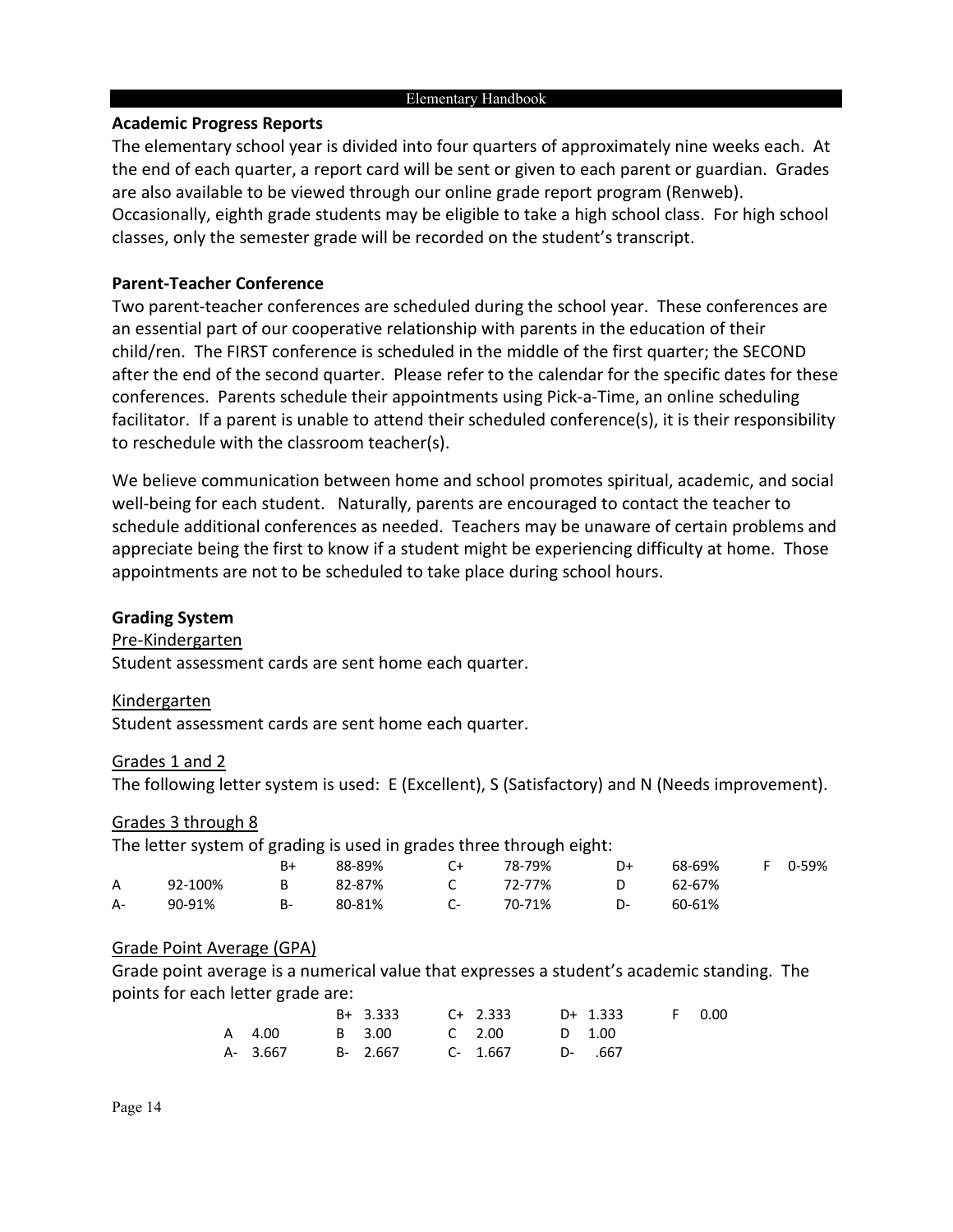#### GPA Calculation Grades 3-8

When calculating students' GPAs, the following core classes each receive one (1) unit of credit: Bible, language arts, mathematics, science, and social studies.

The following classes will receive one half (.5) of a unit of credit: art, drama, music, physical education, technology, and yearbook.

Unit of credit is based on instruction time.

#### Incompletes for Term Grades

If, because of illness or other extenuating circumstances, a student has not completed sufficient class work or mastered an adequate number of concepts to earn a grade, he/she may receive an incomplete (Inc.) upon obtaining approval of the teacher. Incompletes must be made-up during the two weeks immediately following the end of the grading period. No late work will be accepted after the two-week grace period. Any missing work not submitted by the end of the two-week deadline will be recorded as zero and the grade will be calculated.

#### **Academic Awards**

Each quarter all students in grades 3-8 who have earned a GPA of 3.5 to 3.74 will be posted on the Honor Roll list and those students who have earned a GPA of 3.75 to 4.0 will be posted on the Principal's List. (See above for GPA calculations). At the end of the school year, student academic and attendance success will be acknowledged during a special ceremony in May.

#### **Acceleration**

For the intellectual, physical, social, and spiritual development of young people, it is usually in the best interest of the student to attend nine (9) years of elementary school (grades K-8). Individual exceptions will be considered. The Columbia Union Conference of Seventh-day Adventist's Board of Education has established specific guidelines for acceleration. Please talk to the elementary principal for more information.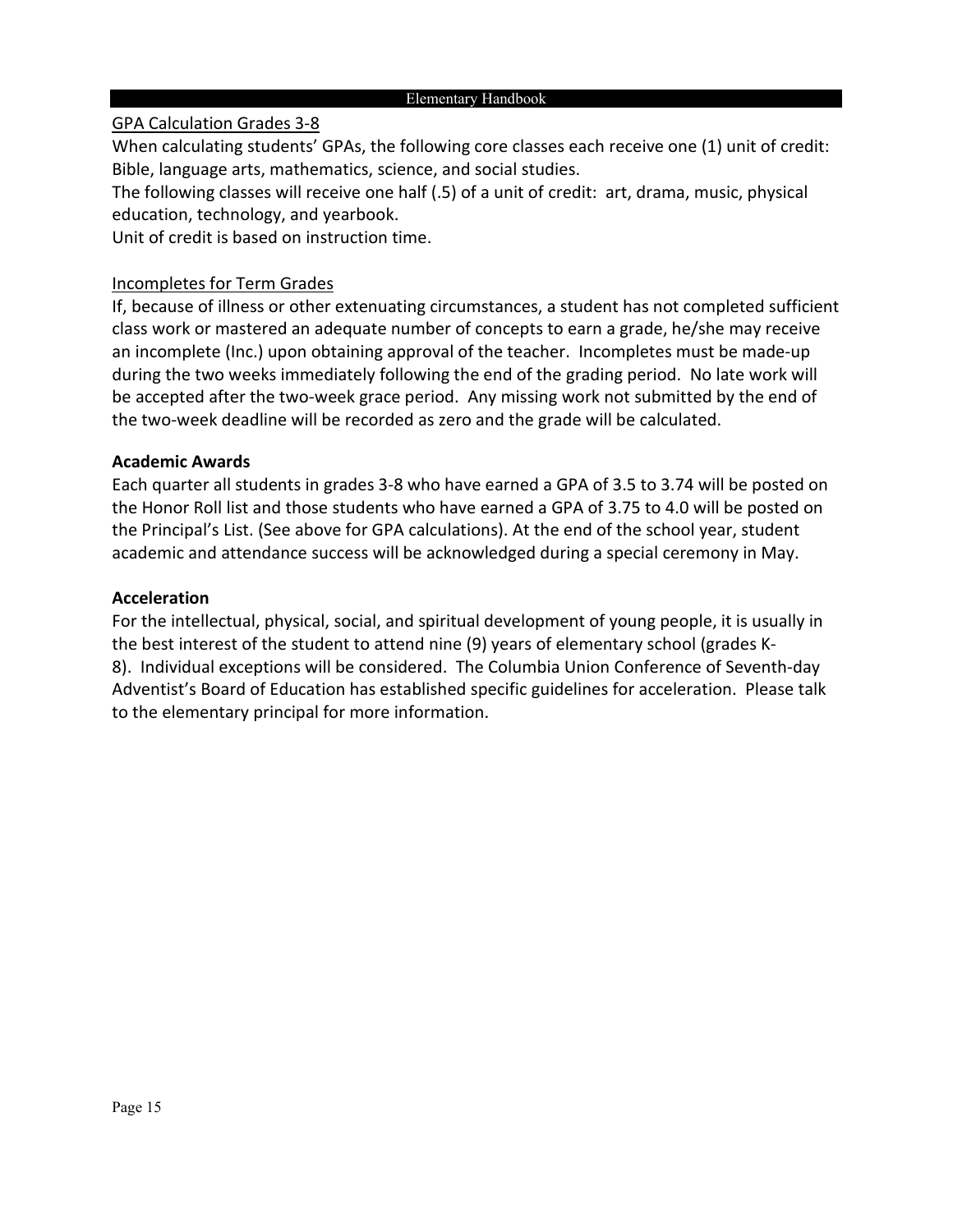#### **Differentiated Instruction**

One of the key components of the curriculum structure at SAA is the inclusion of Differentiated Instruction (DI) in our curriculum planning and teaching.

#### **Characteristics of Differentiated Instruction (DI):**

#### **Mastery**

Intentional Teaching Meaningful Feedback on Assessments Meeting Students' Individual Learning Needs Standards-based Curriculum, Instruction, and Assessment Classrooms that Include a Variety of Educational "Best Practices" Increased and Improved Communication Regarding Student Learning

#### **Objectives for Students:**

Increased Motivation Increased Understanding of How the Student Learns Increased Mastery in Subject Areas Increased Responsibility for Own Learning

#### **Objectives for Teachers:**

Meet the Needs of More Students Increase the Number of Students who Achieve Mastery Challenge More Students

#### **Field Trips**

Philosophy: Field trips are meant to stimulate growth in the students' personal, spiritual, and/or academic life. The trips that each teacher plans throughout the school year are meant to be experiences where the students will feel and be safe. The school and faculty are liable for each student in their care throughout the school day. In order to most effectively achieve these goals and the specific goals set forth for every experience, the staff has set the following guidelines:

- All students must use school sanctioned transportation throughout the field trip experience.
- Trips are only for eligible students, faculty, administrators, and invited chaperones.
- There will be a male and/or female sponsor for all field trips as well as chaperones so that students will be properly supervised. All chaperones must be cleared through our background screening process.
- There will be an administrator when possible, as well as male and/or female faculty sponsors for all overnight trips.

Reduced rates and discounts available on field trips are available only to the eligible students, faculty, administrators, and invited sponsors.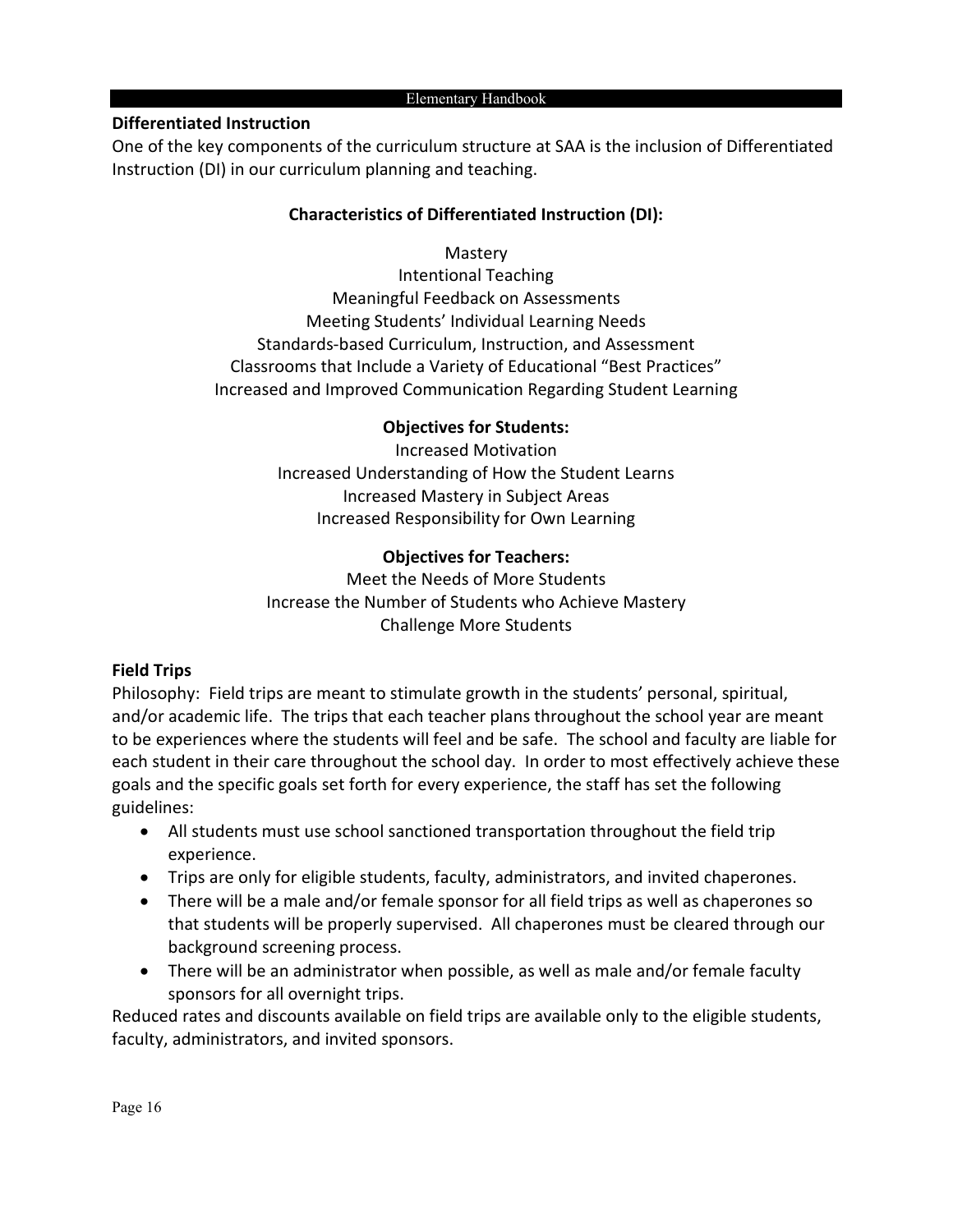#### **Resource Department**

The Resource Department at SAA is designed to support teachers and parents with additional academic resources for students. This is mainly accomplished via teacher and parent conferences, and dialogue between staff and the Resource department. If concerns that impact the academic progress of a student continue, the next level of conversation between the school and home is an SST meeting (School Services Team). One day a month is set aside for scheduling these daytime meetings. The SST group is made up of Resource, the classroom teacher(s), parents and administration and/or their designee, and is a collaborative platform to address questions surrounding education, behavior, the social/emotional and spiritual. The Resource Department communicates with all stakeholders and provides transparency through documentation and ongoing conversations.

For students who enroll at SAA who present needs, the flow process is tailored to each individual student, and what SAA can reasonably provide in terms of interventions, accommodations, etc. Resource works in a Response-to-Intervention (RTI) model where classroom teachers provide baseline intervention (Tier 1) and if progress is insufficient, Resource provides supplementary support in addition to classroom instruction (Tier 2). Tier 3 support occurs directly with the student, outside of the classroom, with pulled-out Resource instruction. This tends to occur in cases where a student is not achieving in spite of systematically increased academic support. SAA also works with local school systems and private providers should the need to explore outside instructional options and/or additional information via psycho-educational testing becomes evident. Should social-emotional and behavioral concerns be the dominant area of need, Resource works under the direction of the SAA Guidance office to provide reasonable supports when possible.

For the student who enters SAA with public school 504 plans or IEPs (Individualized Education Plan), SAA determines during the admissions process what supports can be offered based on the present, individual situation. For those applying to SAA as a first-time student with an IEP or Section 504 plan, a copy of the complete document(s) and any supporting testing reports will be requested as part of that admissions process.

#### **Monitoring of Student Progress**

Teachers use formal and informal assessment to gauge a student's level of achievement. This information will be used to influence instruction and provide intervention. It is also used to determine if exploration of the Resource support process would benefit the student as well as to determine which level of support is most appropriate for the student.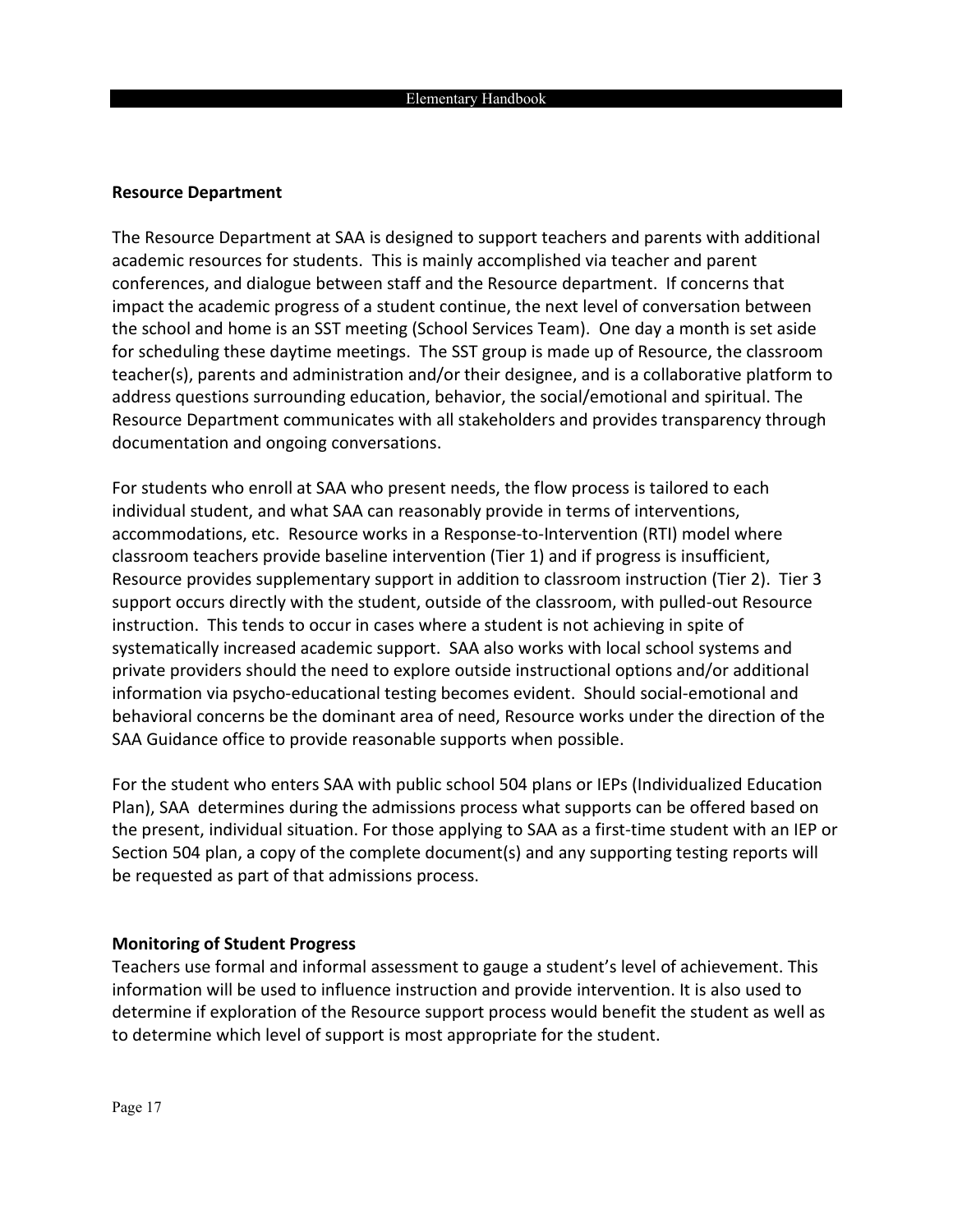#### **Testing (IOWA)**

Standardized Achievement Tests are administered to students in grades 3 through 8 during the fall quarter to determine the level of academic learning. The results are analyzed by classroom teachers to help evaluate and improve the instructional practices for classes and individual students.

#### **Eighth Grade Graduation Requirements**

#### *Certificate of Graduation*

To receive a *Certificate of Graduation* from the eighth grade, a student must have passing grades in Religion, Mathematics, Language Arts (English and Reading), Physical Education, Science and Health, Social Studies, Fine Arts, and Computer Education.

#### *Certificate of Completion*

A *Certificate of Completion* is given when a student has satisfactorily completed most of the subject areas with only one or two failing grades.

#### *Certificate of Attendance*

A student who receives failing grades in most core subjects and/or who is working significantly below grade level will be given a *Certificate of Attendance,* which verifies that he/she has attended school but has not met the scholastic requirements.

#### *Participation in Public Graduation Exercises*

A student is not automatically granted the privilege of participating in the public graduation exercises. Occasionally, a student will, by the following behaviors, forfeit participation in graduation exercises: choosing not to meet scholastic requirements or behaving in a manner which reflects poorly on a student, his/her parents, and/or the school.

Families with outstanding accounts are expected to make satisfactory arrangements for payment before their student participates in graduation or receives a diploma.

#### **Academic Integrity**

Academic honesty and integrity are nationwide issues that institutions have struggled with continually. With advances in technology, the accessibility of information, and the pressure from all avenues to do well academically, students are often tempted to cheat or plagiarize. Optimum learning occurs only when each student does his/her own work. Critical thinking skills are only developed when students think for themselves. SAA is dedicated to helping our students learn the value of integrity in education and in life. Teachers address issues of honesty and integrity in their classrooms throughout the year in developmentally appropriate ways.

#### **Library Facility**

The SAA Library/Media Center strives to be an integral part of the school's total instructional program. The Media Center is designed to provide comprehensive support and materials to all SAA students and faculty. Our mission is to make students independent and effective users of information.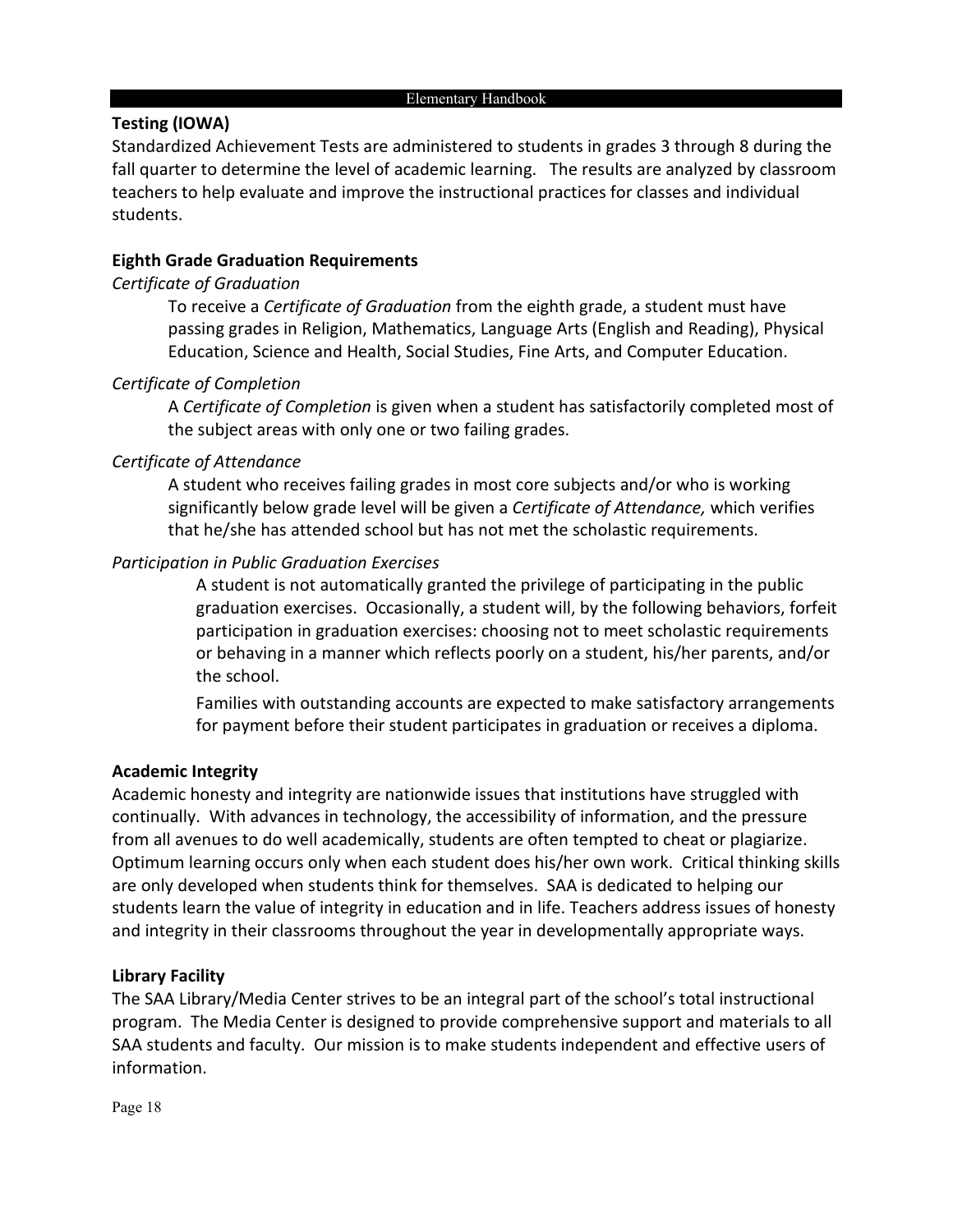# **Class & Course Descriptions**

Spencerville Adventist Academy follows the Curriculum Guidelines from the North American Division of Seventh-day Adventists which meet or exceed Maryland state requirements.

#### **Pre-Kindergarten**

The pre-kindergarten program addresses the developmental differences and learning styles of emergent learners by providing planned learning activities that are developmentally appropriate. This, combined with providing a safe, loving, caring, and intellectually stimulating environment promotes the physical, social, emotional, spiritual, and cognitive development for each student.

The classroom is under the direct supervision and instruction of one teacher and a classroom aide for all subjects. We maintain a teacher to student ratio of 1:10. The curriculum, *Opening the World of Learning* and *Creative Curriculum,* is presented in thematic units where students participate in Bible, math, language arts, science, social studies, art, and dramatic play. It is designed to provide optimal growth for each child.

The pre-kindergarten program is licensed to operate through the Maryland State Department of Education, Division of Early Childhood Development.

## **Elementary School (Grades K-5)**

Each classroom is under the direct supervision and instruction of one homeroom teacher for Bible, language-arts, math, science, social studies and art. Other classes such as music, technology, and physical education are taught by other teachers.

**Stepping Stones (Kindergarten)** is an integrated program that includes all subject areas with developmentally-appropriate activities designed to meet each individual child's needs. The curriculum is organized into 10 thematic units with strong spiritual connections. A rich children's literature base is incorporated into each theme, which are aligned with the elementary Pathways program. Individual units include inquiry-based activities which encourage exploration and discovery.

#### **Bible Instruction (Encounters Program grades 1-5)**

Page 19 Because we are a faith-based educational institution, Bible classes are part of our regular daily schedule. Teachings from the Bible as well as Seventh-day Adventist history and doctrine make up the curriculum for each class. The Encounters program uses the Bible as the textbook and Jesus as the guide for transforming student's relationship with Him. Class activities are designed to lead students to a closer relationship with Jesus Christ, and to develop independent thinking. Students are encouraged to apply Biblical principles in their daily lives. In addition to the regular Bible instruction, each teacher is intentional about integrating into other curriculum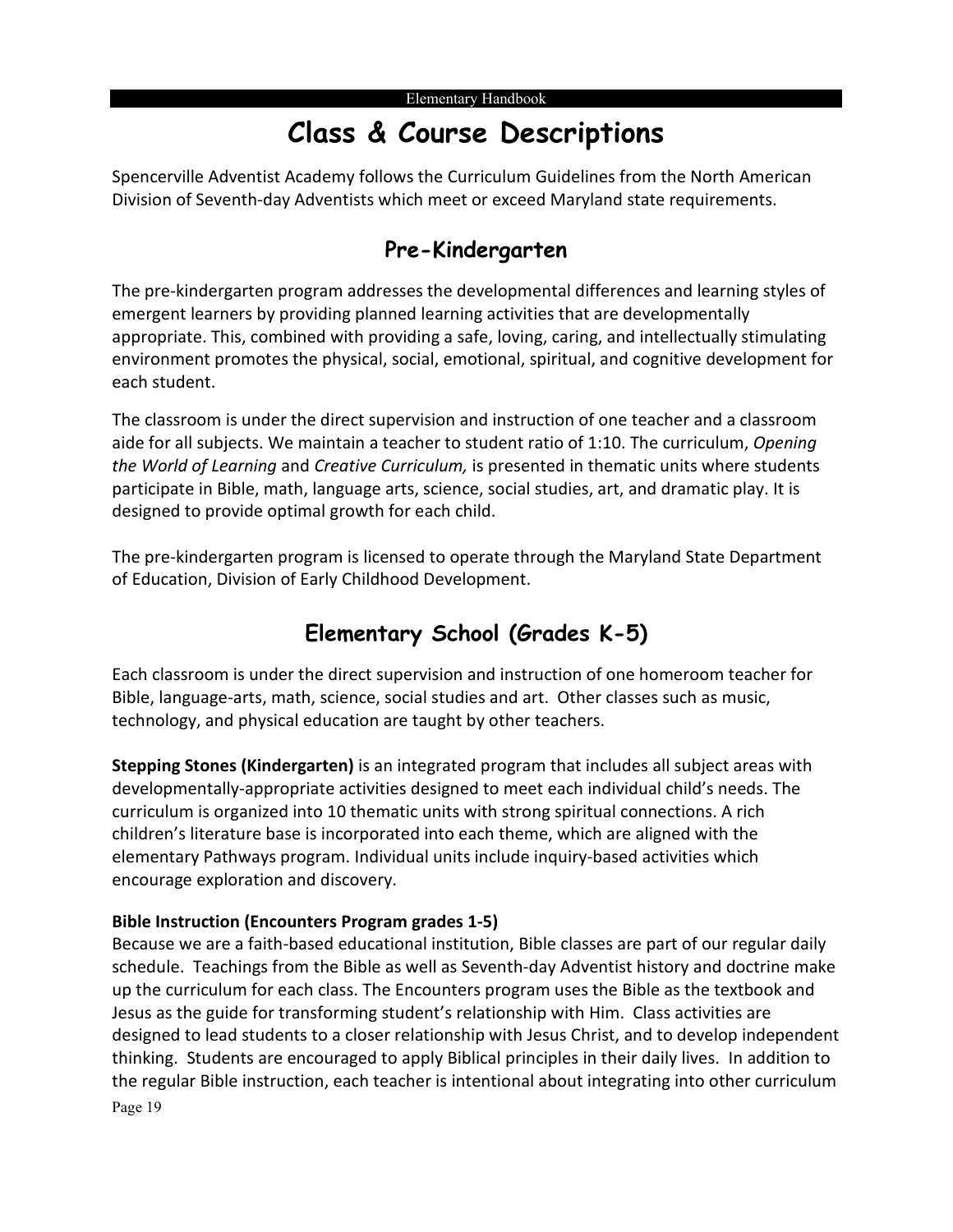areas the principles of creation, God's awesome power, and the plan of salvation. Daily morning classroom worship is a part of the school schedule.

#### **Language Arts (Reading, Writing)**

*Pathways: A Journey to Excellence through Literacy* is a comprehensive, balanced literacy program that integrates language arts components that are used in each classroom. This approach allows students to follow a variety of avenues to become readers, writers, thinkers, and learners.

*Guided Reading* is a framework for structuring literacy time so that students may become fluent, skilled readers and develop strategies for developing strong reading and comprehension habits. Using the guided reading model, teachers supply assistance or guidance students need for them to read leveled text selections successfully. Students develop independence, stamina and accountability. It allows students to work towards personalized goals while the teacher meets individual needs through whole-group and small-group instruction, as well as one-onone conferring.

*The Writing Workshop by Lucy Calkins* is a Common Core K-5 writing program that fuses best practices in writing pedagogy into a comprehensive program giving students everything they need to develop their craft as 'authors' with confidence. Each grade level has specific units of study tailored to meet developmental and curricular student need. Visual aids such as authentic student writing samples, graphic organizers, and Common Core rubrics give students of all learning styles effective habits that foster clear written expression. Each writing workshop ends with students sharing their written work.

*Saxons Phonics* is a structured phonics program shown to develop foundational skills for reading comprehension by directly teaching spelling/sound patterns in a sequenced fashion. Phonics instruction is an integral part of the reading curriculum in kindergarten through second grade to help students develop strong reading and spelling skills. After learning to read, students are taught to read to learn and continue developing skills to be able to effectively process and communicate through written language. The curriculum also includes the study of handwriting, spelling, and vocabulary. *Wordly Wise* is used in grades 3-5 to support spelling and vocabulary by providing academic vocabulary instruction that develops the connection between vocabulary and reading comprehension.

*Handwriting* is explicitly taught through grade five. Beginning in pre-kindergarten and kindergarten, students learn to correctly hold a pencil and the proper formation of letters. In first and second grade legibility is stressed. Cursive begins in third grade and is practiced through fifth grade.

#### **Math**

Page 20 *Go Math*, published by Houghton Mifflin Harcourt, is the adopted series used from first through fifth grade. It is a comprehensive, balanced approach that addresses the rigors of common core standards. Students focus on fewer concepts and skills each year, but they learn in greater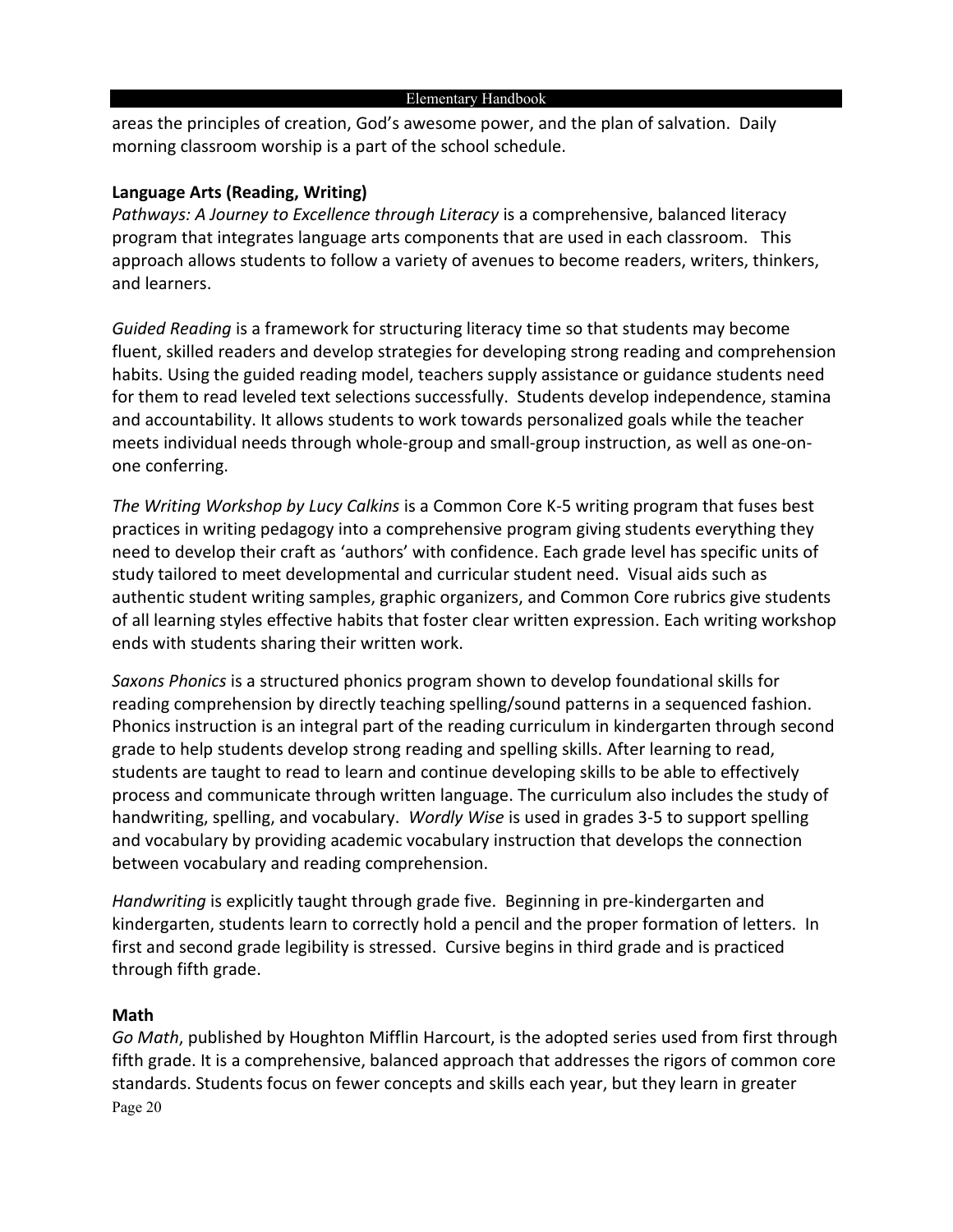depth, while simultaneously building a foundation for the next grade. Essential Questions are utilized throughout the lessons. Students interact with manipulatives, technology, activities, and daily practice to learn and reinforce mathematical concepts.

#### **Science/Social Studies**

*By Design* science curriculum is built on a foundation of inquiry that encourages wonderment, questioning, exploration of multiple resources to conduct research & investigations, and collaboration. The study of our earth and the world we live in, nature and how things work are essential in the understanding of God. Science instruction is presented from a biblical basis that acknowledges that God is our Creator. Students are taught to develop scientific values and attitudes essential to the belief in God as our Creator.

Social Studies lessons help students learn about communities, geography, countries, culture and other factors contributing to our world. *McGraw-Hill* is the publisher of the textbooks used for social studies in Kindergarten through 5<sup>th</sup> grade, offering online student-teacher access to textbook and additional features.

#### STEM focus:

Fun Fab Lab- grades PreK through 5. This is a space to explore, design, create and solve problems. Students utilize exciting kits on engineering, electricity, magnetism, chemistry, 3 dimentisonal learning, robotics and other assorted STEM areas.

## **Middle School (Grades 6-8)**

The instructional staff at the middle school level teach in a departmentalized system, adding depth to each discipline. In middle school, students can make selections from a robust offering of specials to help 'find their voice.' Each grade is assigned a homeroom teacher.

#### **Bible (Encounters Program grades 6-8)**

It is the desire of the staff at SAA that all students make a personal commitment to Jesus Christ. Having a personal relationship with Jesus Christ is personal and does not influence the academic grade for Bible class. Because SAA is a Seventh-day Adventist faith-based school, its doctrinal teachings are a part of the Bible curriculum. The *Encounters* program uses the Bible as the textbook and Jesus as the guide for transforming student's relationship with Him at the heart level.

Students meet four times a week for Bible class. The students learn about life through Bible stories and character-building stories. They learn about the lives of Bible characters as well as of Jesus, Adventist history, the gift of salvation, and the controversy between good and evil. Once a week, students come together for a chapel service that incorporates student leadership in music, the audio/visual team and the SAA chaplain or invited guest as speaker.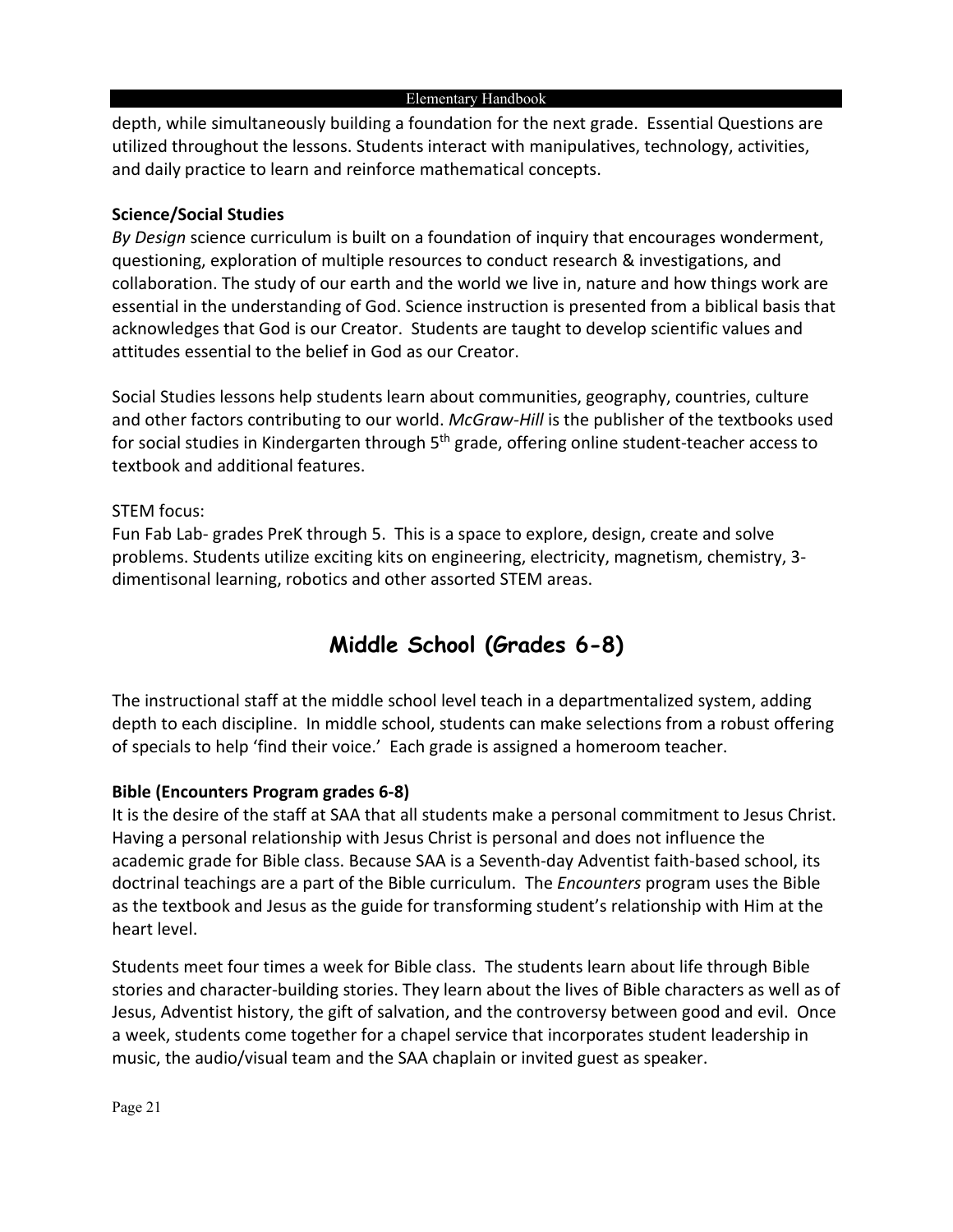#### **Language Arts (Reading, Writing, Vocabulary)**

As students reach the middle school years, the ability to "read to learn" is essential and instruction in effectively reading textbooks continues. Students also learn about literature and how authors use stories to convey life lessons. The *Pathways* language arts series which uses biographies, historical fiction, true stories, and other genre, to teach literature is used through grade eight. As students experience life through literature, they gain an understanding of the world around them. Vocabulary study is supported through the *Wordly Wise* language arts program, and is grammar is supplemented through textbook as well as digital supports as needed.

*The Writing Workshop by Lucy Calkins* is a Common Core K-8 writing program that fuses best practices in writing pedagogy into a comprehensive program giving students everything they need to develop their craft as 'authors' with confidence. Each grade level has specific units of study tailored to meet developmental and curricular student need. The writing process is intentionally stressed throughout the middle school years. A wide variety of writing styles and genres are explored such as: poetry, short stories, "how to", persuasive, comparison/contrast expository and research. Students are taught about proper researching techniques, use of information, and documentation of sources in their writing.

#### **Math**

The text for grades six through eight is *Big Ideas Math: A Common Core Curriculum*, published by Big Ideas Learning, LLC. This narrower and deeper program is a combination of the discovery and direct instruction approaches. Students gain deeper understanding of math concepts by narrowing their focus to fewer topics. Students also gain a deeper understanding of topics through inductive reasoning and exploration. The Essential Questions help students develop communication and problem-solving skills. Online resources are provided with the math text. Advanced students have the option to complete middle school math in two years and take Algebra I during their eighth grade year. At the end of seventh grade, those students may request testing to determine eligibility to enroll in Algebra I their eighth grade year. The results of the test, along with Iowa Assessments scores and current grades will be used to determine math placement.

#### **Social Studies**

*McGraw-Hill* is the publisher of the textbooks used for social studies in grades six through eight. The program offers online student-teacher access to textbook and additional features to support learning. Students in middle school learn about World History from ancient civilizations onward, and United States history from the Industrial Revolution to the present. They are led to an understanding of the working out of God's purpose in history. Students also learn how to consider multiple perspectives as they think critically about events, places, people and problems. Field trips to various locations in the Washington metropolitan area are utilized to enrich the learning experience.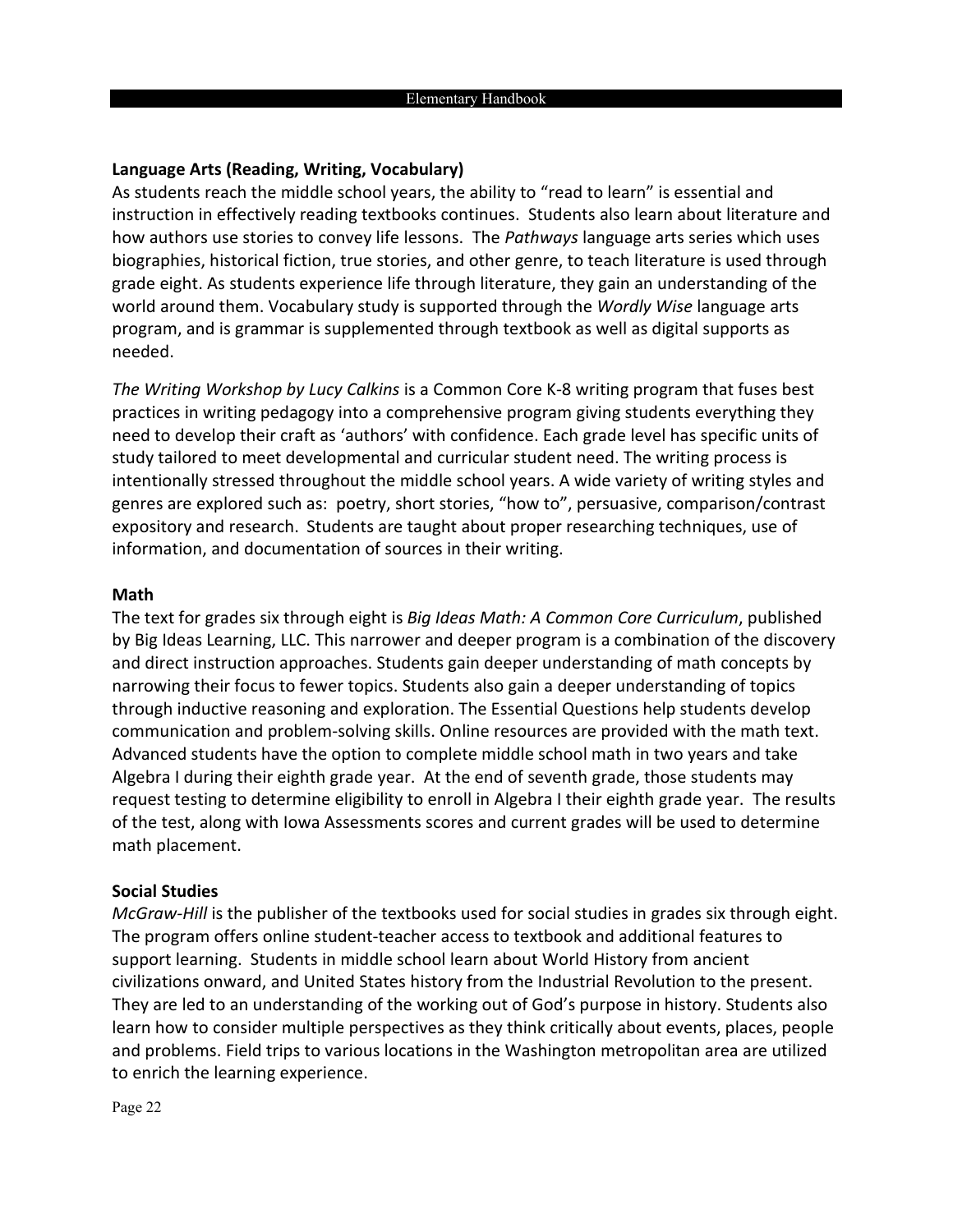#### **Science/STEM**

*By Design* science curriculum is built on a foundation of inquiry that encourages wonderment, questioning, exploration of multiple resources to conduct research & investigations, and collaboration. The study of our earth and the world we live in, nature and how things work are essential in the understanding of God. Science instruction is presented from a biblical basis that acknowledges that God is our Creator. Rational and creative thinking is encouraged and used through scientific inquiry. The students are exposed to a more in-depth study of topics such as the earth and its processes, cell theory, heredity, animals, physics, and an introduction to chemistry. Hands-on experiments, projects, class activities, and assessments are used to guide the students through the curriculum.

STEM FOCUS: Students with strong technology skills have an advantage in the future in virtually every industry. A STEM curriculum helps students be develop the 21<sup>st</sup> century skills which value the learning of Science, Technology, engineering and Math.

Fun Fab Lab—is a space where students can engage in full-scale innovation labs and maker spaces, empowering students to create inventions using robotics and engineering tools, coding devices, circuitry kids, experiments and more…

Robotics- is a middle school elective where grades 6-8 explore various areas of robotics using the Lego Mindstorms EV3. Using Programing EV3 Curriculum, students develop  $21<sup>st</sup>$  century skills such as reasoning skills, programing logic as they build robotic solutions to real-world problems using sequence of commands, through teamwork and higher-order problem-solving strategies. The skills the students acquire may be applied directly to careers of the future. This program aligns to the Next Generation Standards.

*Additional policies specifically pertaining to the Middle School are furnished to students at Back to School Night. These include policies on tardiness, dress code, make up work and retakes.* 

## **Fine Arts (K-8)**

#### **Art**

The main objective is to help students to be more conscious of their surroundings from an aesthetic point of view. Art instruction focuses on basic art principles using the color wheel and various media. Instruction for grades 6-8 includes an overview of art history and appreciation with a concentration on 20<sup>th</sup> century art and artist's lives, methods, and contributions. Projects and assignments may includee, but are not limited to:

**Drawing**: Principles and elements of design, nature, still life, pencil techniques, three-dimensional, one-point and/or 2 point perspective using a variety of drawing medium. Mediums include pencil, charcoal, oil pastel, and block printing. **Molding**: Clay-coil, slab, and pinch pots **Painting**: Introduction to painting, color wheel and technique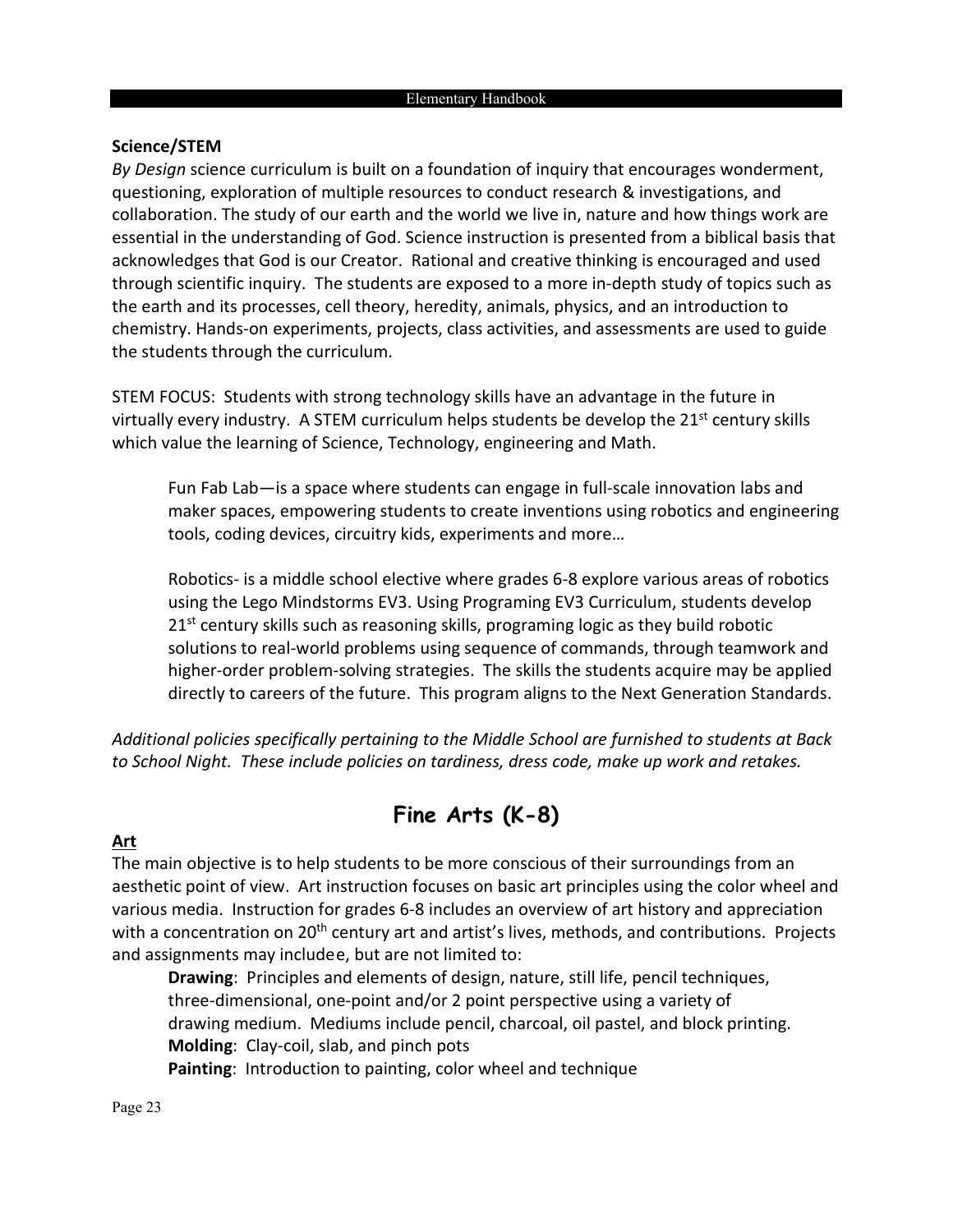**Collage or Mosaic**: Uses a variety of materials to express a point of view in an abstract way

**Othe**r: Art is incorporated in cross curricular areas as appropriate.

#### **Drama**

Drama allows our grades 3-8th students to explore their God-given creative and vocal talents, as well as to learn how to communicate more proficiently. It prepares them to be comfortable speaking in public, allows them to work as an individual member within a team, enables them to value the individual contributions of others, and to understand that there may be more than one interpretation of a character or event. Students emerge from the program more confident, more articulate, and more understanding of individual perspectives.

#### **Music**

The mission of the music program at Spencerville Adventist Academy is to point students to service and love for God through learning and performing music in churches, school, home and community. Annual Christmas and Spring Concerts showcase what the students work on throughout the year. The following programs are offered to encourage students in the appreciation and performance of music:

Pre-kindergarten – Grade 4 General Music

- Classes for grades Pre-k through grade 4 twice each week
- Instruction in soprano recorders and rhythm instruments (Grades 3-4)
- Instruction in music history and appreciation
- Learning about music instruments
- Singing and drama programs
- Instruction in choir, chimes, rhythm, and Orff instruments.

Grades 5-8 At the end of the previous school year, students in grades 5-8 choose band and/or choir as their music class. The other music programs (bells and guitars) are optional for students in grades sixth through eighth.

**Band**: Beginner Band or Performance (Grades 5-8) **Music Exploration:** Beginner Guitars or Advanced Guitars **Choir**: **ACC-Adventist Children's Chorus** (Grades 4-8 by audition) **Handbells/Chimes** (Grades 6-7-8) Optional

#### Procedures for Dropping or Changing a Music Class

Permission to enter or discontinue a music class must be requested in writing to the elementary principal and the school registrar.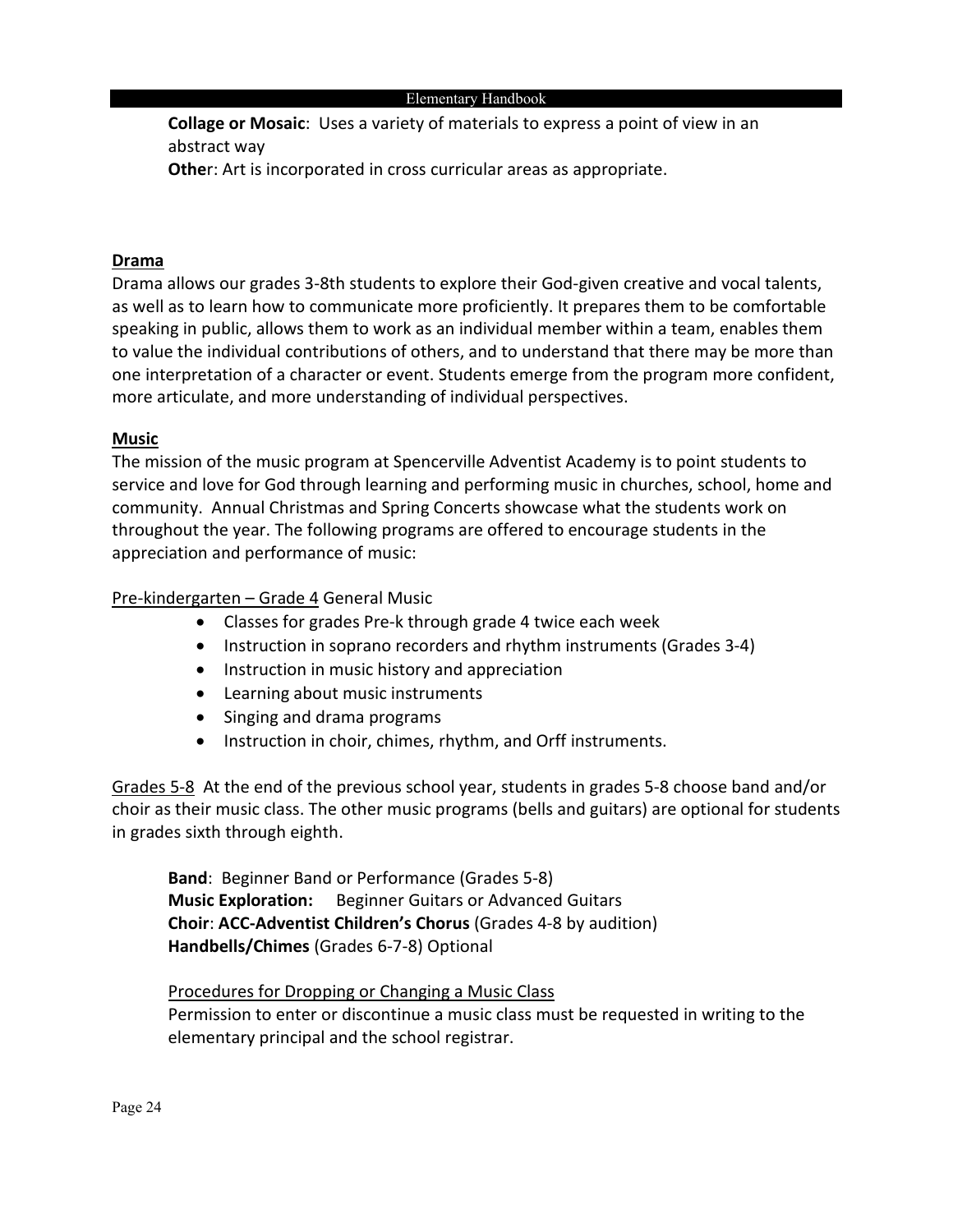## **Physical Education (K-8)**

#### **Philosophy**

Physical Education is an integral part of the education of all students and should be enjoyable and success oriented, consisting of planned experiences that challenge and encourage physical and creative abilities in harmony with God's ultimate plan.

#### **Description**

Physical education for students from kindergarten to eighth grade is the process of learning to control your own body in relationship to your environment, as well as developing your muscles for everyday activities. Physical education is also the process of learning rules and strategy of some sports including flag football, soccer, basketball, floor hockey, volleyball, badminton, track and field and softball, as well as practicing skills involved in playing these sports. Assessment of physical strength and endurance will be tested during each quarter.

#### **Goals**

It is the goal of the Physical Education program to develop and maintain the highest level of physical fitness and wellness required for high level performance during work, play, and emergency situations. The Physical Education program also strives to develop and maintain positive self-worth, a positive attitude, and maximum personal potential through planned physical activities.

#### **STEM-Robotics (7 & 8)**

Robotics offers students hands-on learning experience as it supports all the areas of STEM. By coupling technology and learning, students learn to engineer and program robots to encourage problem-solving, creative thinking and to drive innovative thinking. Students also develop 'soft skills' such as determination, perseverance, problem solving and how to plan and process with the use of technology.

#### **Technology Education**

Students experience an interactive and diverse learning environment through the multiple methods of teaching with technology in their grade level classrooms. Each activity focuses on using the internet responsibly and safely. Technology classes for grades 6-8 are scheduled twice per week in the computer lab with a technology educator. Elementary classroom teachers work cooperatively with the technology coordinator to create authentic learning

Page 25 opportunities that integrate learning about computer science with the curriculum of the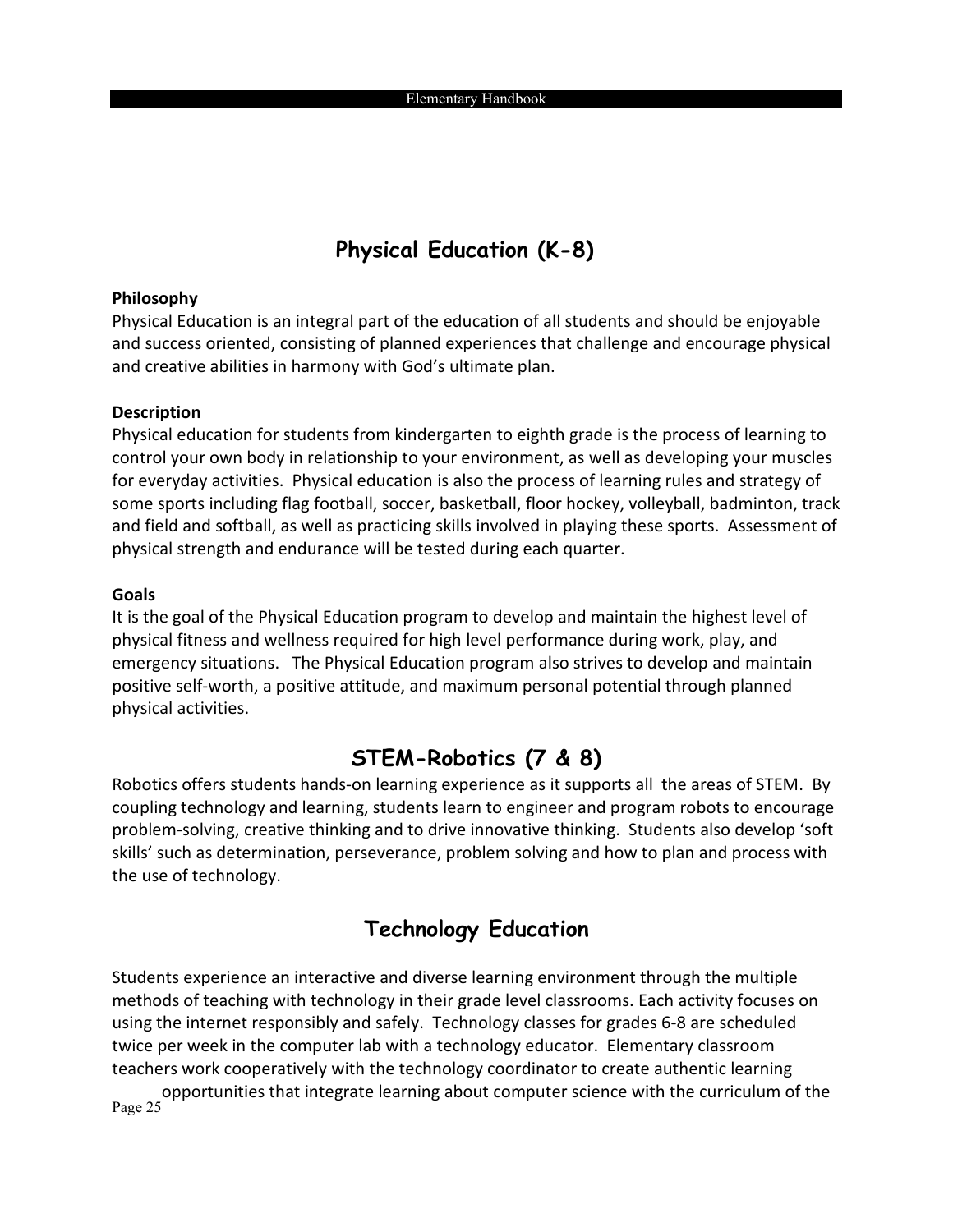classroom. Learners construct knowledge from multiple information sources and experiences. Creative thinking is encouraged along with collaborating with peers. The students are energized by technology use as they acquire and enhance their technical skills.

## **Technology Integration Curriculum**

Spencerville Adventist Academy recognizes the need to equip students with the skills necessary to function as digital citizens in an emerging technological society. Our students must develop skills in problem solving, collaboration, converging information, design and management. By integrating technology into the enriched learning environment of the classroom, we strive to provide our students with the means to increase both technology proficiency and academic achievement. This is attained by adopting a Computer Science curriculum aligned with the Computer Science Teachers Association and the North American Division of Seventh-day Adventist Curriculum Guidelines.

SAA promotes daily use of technology by equipping classrooms with digital devices such as ipads, desktop computers and computer carts with laptops, AV equipment and interactive Smart boards. A state-of-the-art computer lab is available for scheduled technology classes or classroom use.

A variety of software is employed that enriches the subject areas of language arts, mathematics, social studies and science. We also subscribe to several online educational resources, to further support our learners.

As technology conquers the boundaries of the classroom walls, it requires schools to become gatekeepers to filter online content and block unwanted solicitations. SAA secures its internet access with Sonic Wall Firewall and Cisco Umbrella Internet Web filter. We also educate students to discern between safe and hazardous content while online. Students are expected to be responsible and use Christian values as a measure for appropriate usage. All students will sign an Appropriate Usage Agreement prior to technology use. The combined effort of school and student is the best guard for a safe learning environment. Any attempt to avoid not adhering to the Technology Acceptable Use Policy (TAUP), may result in loss of privilege of computer use and possible disciplinary action.

## **One-to-One Computing**

SAA provides one-to-one computing to grades 6-8. The devices are school owned and stored in carts to be charged overnight and used in class during the day. The devices are assigned and labeled for each individual student. Students are expected to transport their device between classes with care in their provided case. If the device is damaged, the IT dept and Administration will investigate and decide on the recourse to be taken.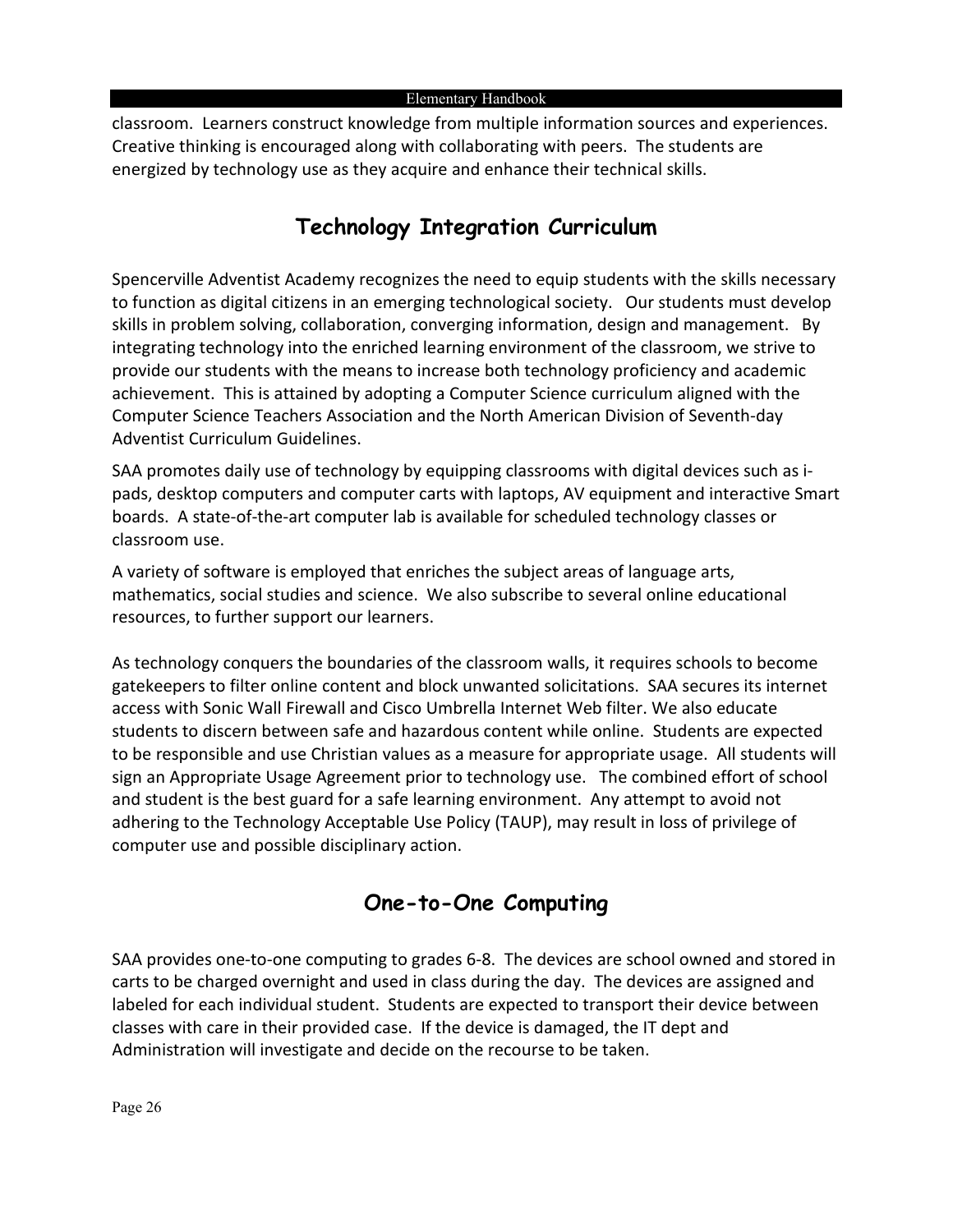# **School Climate**

# **Christ at School**

#### **Service Outreach Activities**

Students take part in a variety of age-appropriate missionary activities/projects during each year such as nursing home visitation, neighborhood projects, card ministry, chapel activities, fundraising for charitable causes, etc. We aim to address needs of family, school, church, community, and the world.

#### **Weeks of Spiritual Emphasis**

Two weeks are set aside each school year for special spiritual emphasis. They feature guest speakers and student participants. The focus of those weeks are on individual student's spiritual growth.

#### **Chapels**

Pre-kindergarten, grades K-4 and grades 5-8 meet regularly for a special worship service. The Spencerville Seventh-day Adventist Church associate pastor for children's ministries, along with the middle school chaplain, other faculty and students work together to arrange and conduct enthusiastic Christ-centered services. Our chapel time encourages student participation and leadership. Students look forward to this worship time together.

#### **Morning Worships**

Teachers and students begin each day in their classroom with Jesus. This worship, consisting of a spiritual devotional and prayer time helps to grow the student's relationship with their God and Savior and sets a positive atmosphere at Spencerville Adventist Academy. The pastors from the Spencerville Seventh-day Adventist Church periodically meet with the students in their classrooms for morning worship.

#### **Daily Classes**

It is our goal to make Christ a part of all our classes. We want to help maintain each student's relationship with their God and Savior.

**Olweus** is the most researched and best-known bullying prevention program, designed to create safer schools and communities by improving peer relations and making schools a more positive place for students to learn and develop. The goals of the program include preventing and/or reducing bullying problems among students by intentionally rolling out class meeting times to foster healthy peer relations. This program is also coupled with our biblical-world view and understanding of how Jesus Christ would want us to treat each with love and kindness.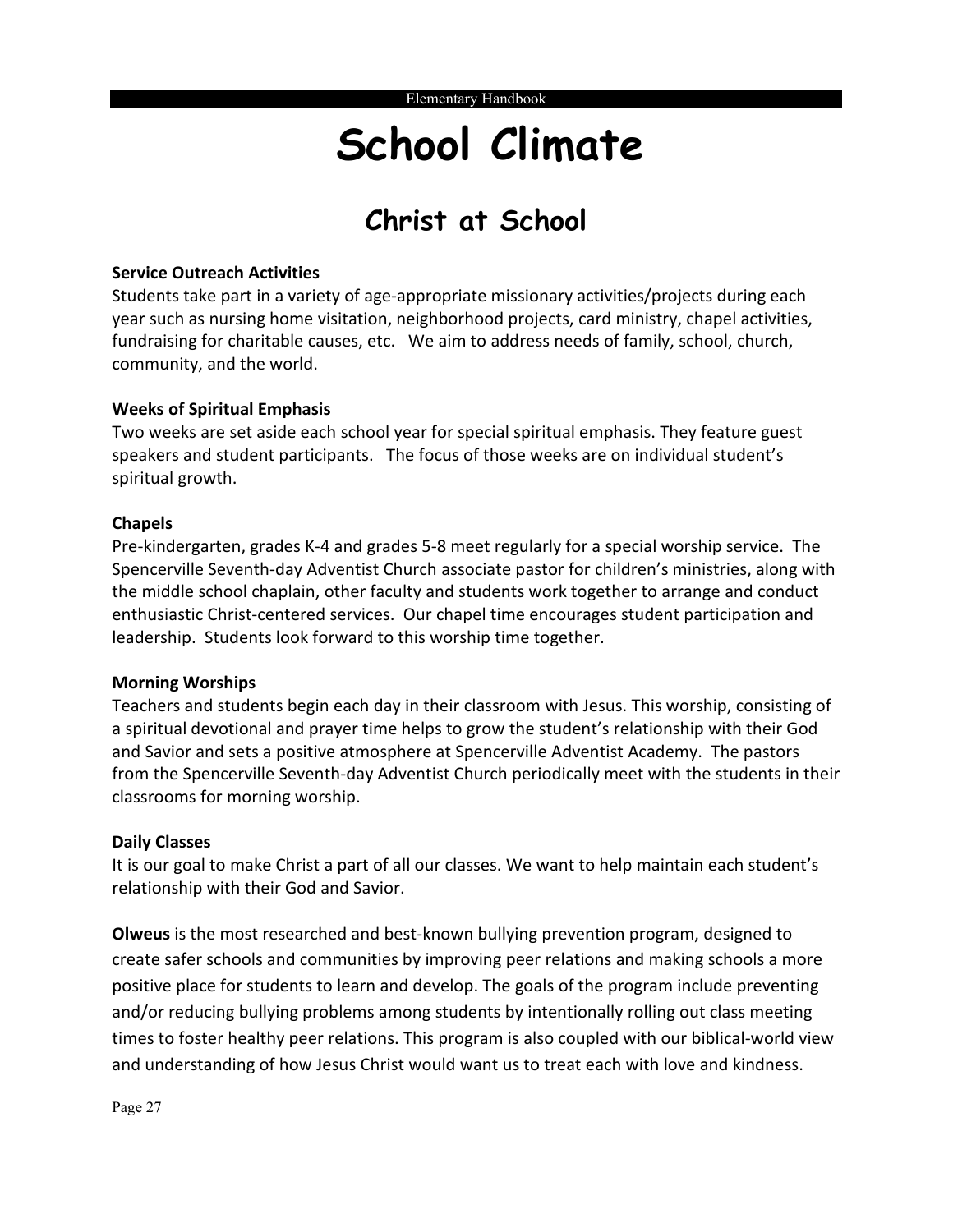# **Attendance**

Compulsory education laws require students to attend school. Punctual attendance at all appointments is vitally important. The attendance policy of Spencerville Adventist Academy is designed to encourage all students to develop habits of punctuality and responsibility. A continued pattern of poor attendance limits academic achievement and results in decreased mastery levels.

#### **Absences**

Parents are to report all unplanned absences to the school office by telephone on the day of the absence. In addition, upon returning to school after an absence, a written excuse note should be submitted to the elementary office on the day the student returns to school. The note must contain the student's name, the date/s of the absence, the reason for the absence, and the parent's signature. Notes may be emailed to the office as well. More than three (3) consecutive days of school missed for illness or injury must be verified by a physician's note. Teachers will assist students in making up missed work for excused absences.

**Excused absences and tardiness** will be granted for the following reasons:

- 1. Illness
- 2. Death in the family
- 3. Medical or dental appointments
- 4. Court appointments
- 5. School Trips

The student will be responsible for completing and turning in any missed assignments, projects, and tests when he/she returns. Students will complete and turn in for full credit work missed due to an excused absence, school trip or pre-approved planned leave. The formula will be (2) business days of deadline extension for every (1) missed day due to an approved absence.

#### **Unexcused Absences**

We realize parents do take their children out of school for reasons other than those stated above. Please realize this is an unexcused absence and policies will be followed.

#### **Prearranged Leave of Absence**

Spencerville Adventist Academy supports quality family time and encourages families to plan their family vacations during scheduled school vacations. Missing multiple days of school has a negative impact on a student's education experience. Valuable class interaction is missed when absences occur. When planning vacations, parents need to consider the following policy:

A Pre-Arranged Absence request form (available from the office) must be submitted to the office at least one week in advance of the planned absence/s. Students will be granted no more than five (5) pre-arranged absences each year. Upon approval from administration, the student will be responsible to collect, complete, and turn in any assignments, projects, and

Page 28 tests before leaving, or when he/she returns per classroom policy. Full credit is given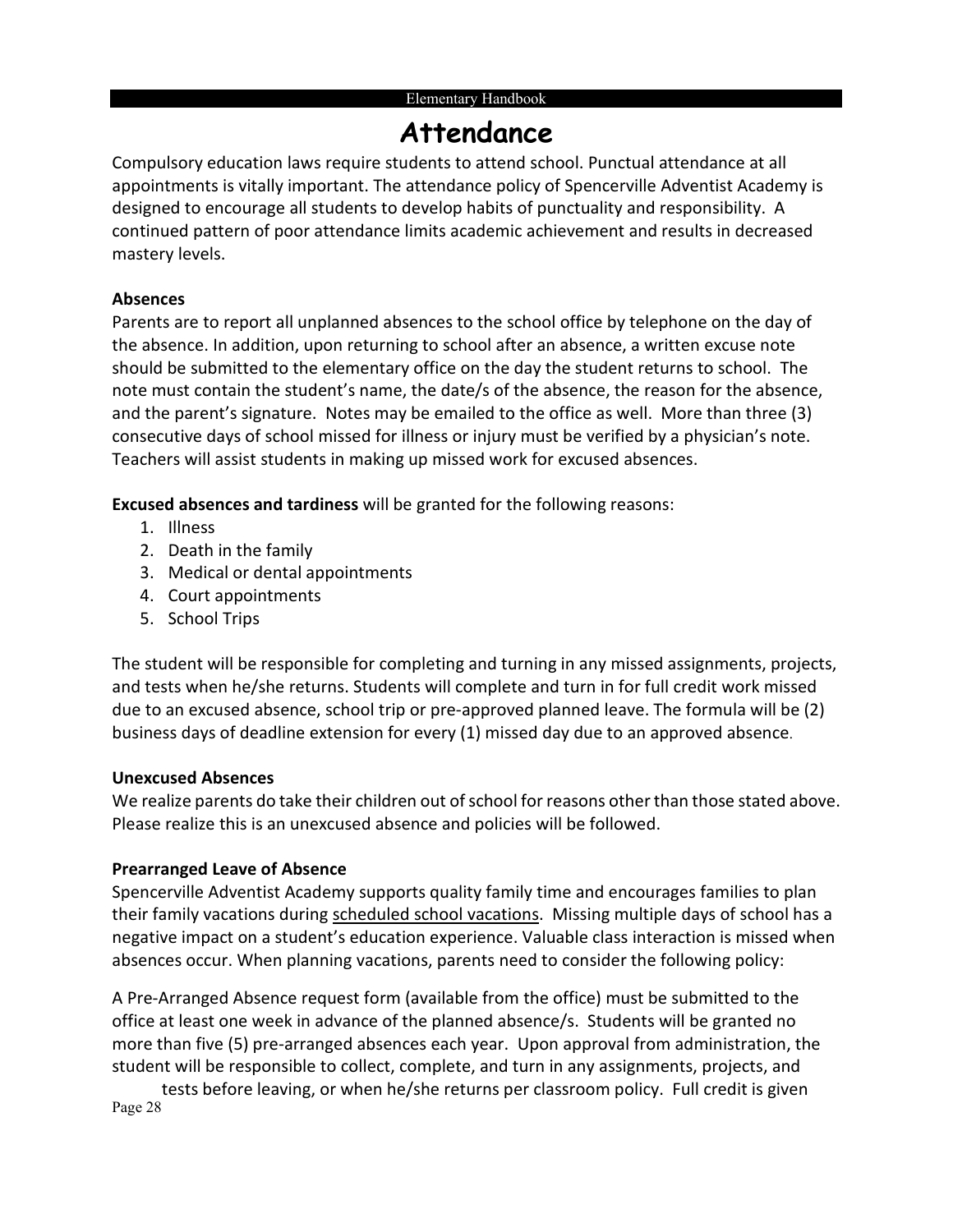only if the above criterion is met. When a student misses school due to a pre-arranged absence, the parent is responsible for providing instruction in all missed class work. Teacher directed activities such as presentations, debates, experiments, etc. cannot be made up. Absences in excess of the approved five day limit will be subject to attendance and late work policies. Note: In accordance with Maryland State Law these planned leave absences will not be excused, but no penalties will be incurred. Teachers are not expected to repeat class work/instruction for unexcused absences.

#### **Tardiness**

Parents are requested to have students arrive at school early enough so that they can be in their seats and ready for morning worship at 8:15 a.m. When students enter the classroom after 8:15, the morning routine, including worship, is interrupted and valuable instruction is compromised for all students in the class.

#### **Excessive Absences/Tardies**

Students who are consistently tardy/absent will have their records reviewed by Administration, Discipline Committee action may occur. Parents can check their child's attendance records through Renweb.

#### **School Hours**

Monday - Thursday: 8:15 a.m. to 3:15 p.m. Friday: 8:15 a.m. to 1:45 p.m.

#### **Before and After School Supervision**

A student whose parent's schedule requires them to arrive before 8:00 a.m. must wait in the designated area under teacher supervision. Supervision will be available beginning at 7:45 a.m. in the MPR (Multi Purpose Room).

#### **\*There is no provision to care for a student prior to 7:45 a.m.**

Parents are to pick up their children within twenty-five (25) minutes after school is dismissed. Students will not be permitted to leave the premises with anyone other than the parents without written permission on the appropriate form on file in the elementary office. Students waiting for rides must wait in the designated area until their ride arrives. Dismissal occurs between 3:15 p.m. and 3:40. Parents who need to speak with a teacher please wait until after 3:45 p.m. to do so. **ALL** pre-kindergarten through eighth grade students (PK-8) not picked up within 25 minutes after dismissal begins will be escorted to After School Care. –*See the online current Tuition and Fee Schedule for rates.*

Those who participate in after-school approved programs are to be picked up promptly or they will be escorted to After School Care.

It may become necessary to keep a student after dismissal to complete class work/tests or to receive additional help or to serve a detention. Parents will be notified in advance when a student is to be detained. Please be prompt in picking up your child. He/she will be sent to After School Care if not picked up at the arranged time.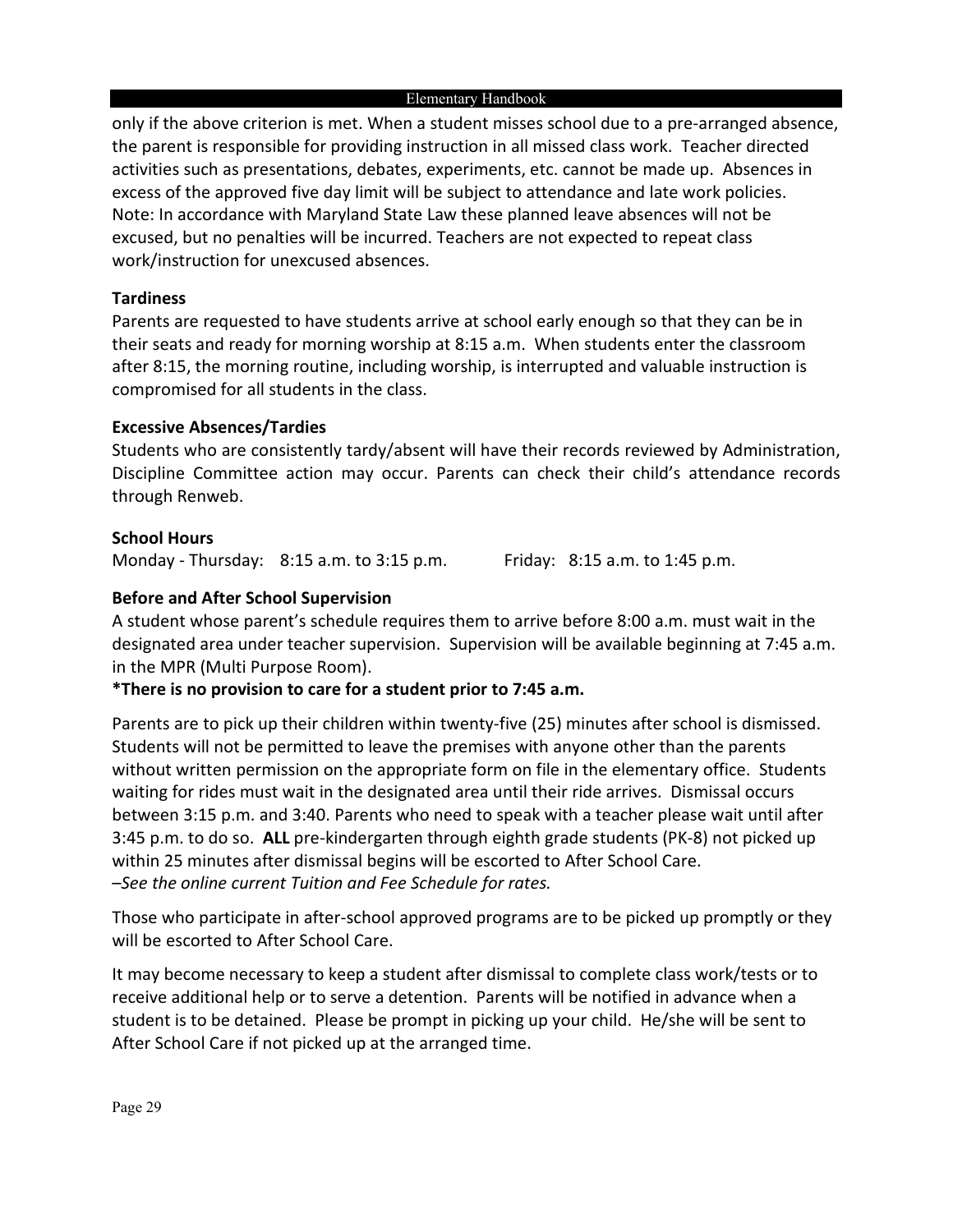#### **Leaving School Premises during the School Day**

A student who must leave the school premises during school hours must check out at the office when leaving. Parental permission must be submitted to administrative personnel. If a student returns to the school building before dismissal time, he or she must check in at the office. Students who leave the school premises without permission from administration and parents or legal guardian will be subject to disciplinary action.

#### **Philosophy of Discipline**

We believe that students should be guided and expected to solve the problems they create without creating problems for anyone else.

We believe that we should make every attempt to maintain the dignity of both the student and the adult during a disciplinary situation.

We believe that students should see a reasonable logical connection between their actions and the consequences that follow.

We believe that students and teacher relationships are built on the principle of mutual respect.

We believe that students should be given the opportunity to make decisions and to live with the consequences, be they good or bad.

We believe that students should have an opportunity to invoke a simple "I am not sure this is fair" discussion, if they believe the consequences are unfair.

# **Student Pledge**

"As a student at Spencerville Adventist Academy, I commit to do my personal best academic work and conduct myself in such a manner that supports the Christian principles and school policies of Spencerville Adventist Academy. Whether on or off the campus I will portray Christ to the community in such a way as to 'Let my light so shine before men that they will see our good works and glorify God who is in Heaven.'"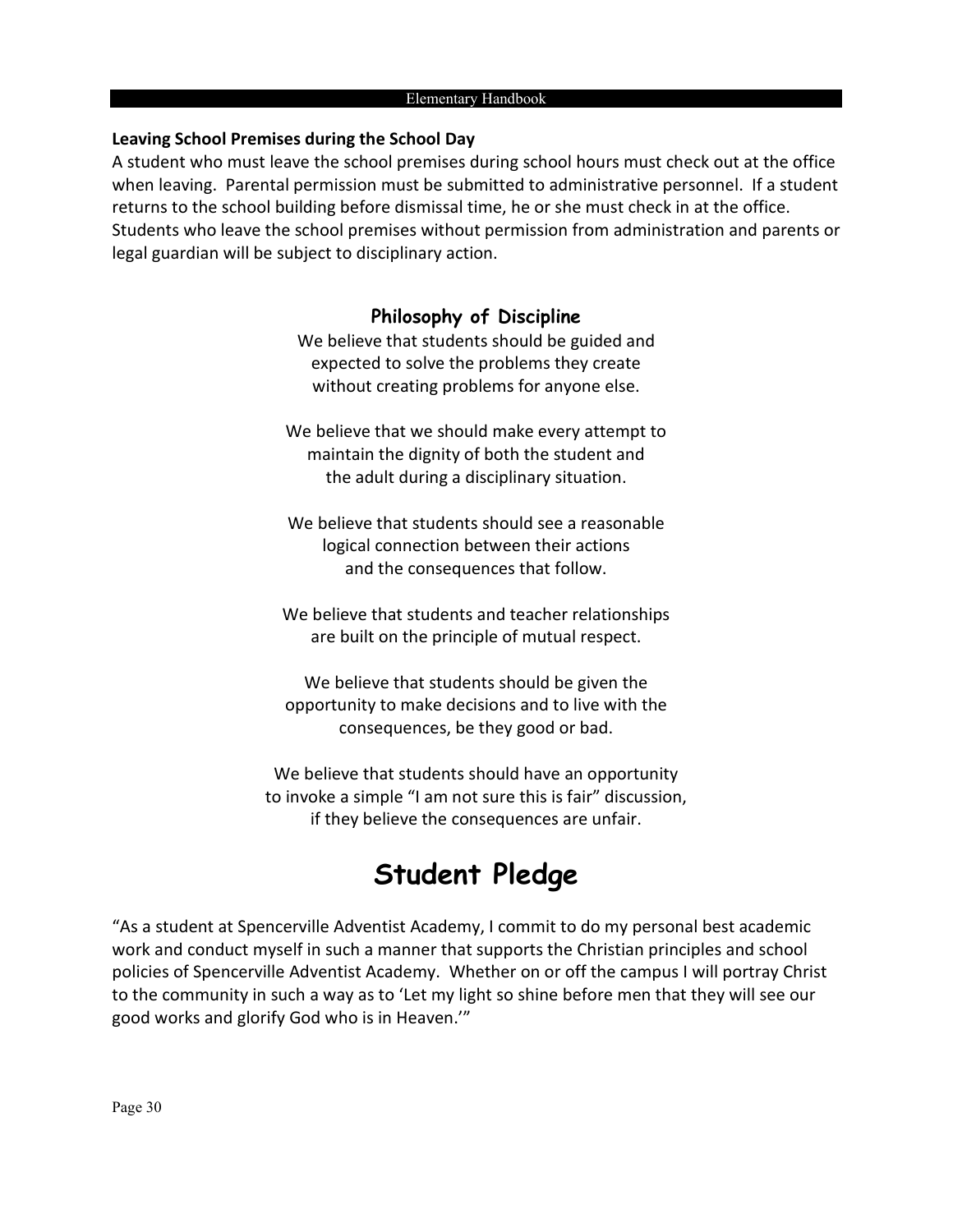# **Discipline Process**

#### **Due Process**

Student violations of the standards of behavior will result in disciplinary measures. Self-control, self-government, and acceptance of responsibility for one's behavior will be emphasized in each situation. Every effort is made to help the student take ownership for the problems they have created and to help come up with solutions. The discipline approach will vary depending on the circumstances of the misconduct, the individual student, and the school community. The first desire of the school is for discipline to be an opportunity for growth. The following steps may be taken when corrective discipline is needed:

- 1. Conference between student and teacher involved.
- 2. Conference with student, teacher, and parent.
- 3. Conference with student, teacher, parent, and administrator.
- 4. Discipline Committee session called by the school principal or acting administrator. Suspension or other disciplinary measures may be voted at such a meeting. A student and parent or guardian will be asked to attend the session. After all information has been gathered the Discipline Committee will make a decision. The parent(s) or guardian(s) will be informed of that decision. Expulsion may be recommended, to be acted upon by the SAA Board. The school follows the discipline guidelines found in the Columbia Union Education Code: Section 3500 entitled Student Discipline and Safety.
- 5. School Board action.

#### **Serious Misconduct**

A student who violates the basic principles of the school by engaging in certain disapproved practices may receive serious discipline, a fine, or dismissal from school. Among the disapproved practices are the following:

- 1. General ongoing unsatisfactory progress or conduct, displaying a detrimental influence or spirit out of harmony with the standards of the school.
- 2. Willfully defying the authority of school officials
- 3. Failure on the part of a student to conform to the stipulations of any discipline which has been administered.
- 4. Using profane language, using God's name in vain, or the possession of or displaying obscene literature or pictures, or indulging in lewd conduct or suggestions.
- 5. Bullying or threatening behavior of any form.
- 6. Participating in dishonesty including theft, cheating, lying, and willful deception regarding violation of school regulations in any phase of school work, or business.
- 7. Unlawful entry to any school facility.
- 8. Copying or unauthorized use of school keys.
- 9. Tampering with the doors, fire alarms, security systems, or fire-fighting equipment.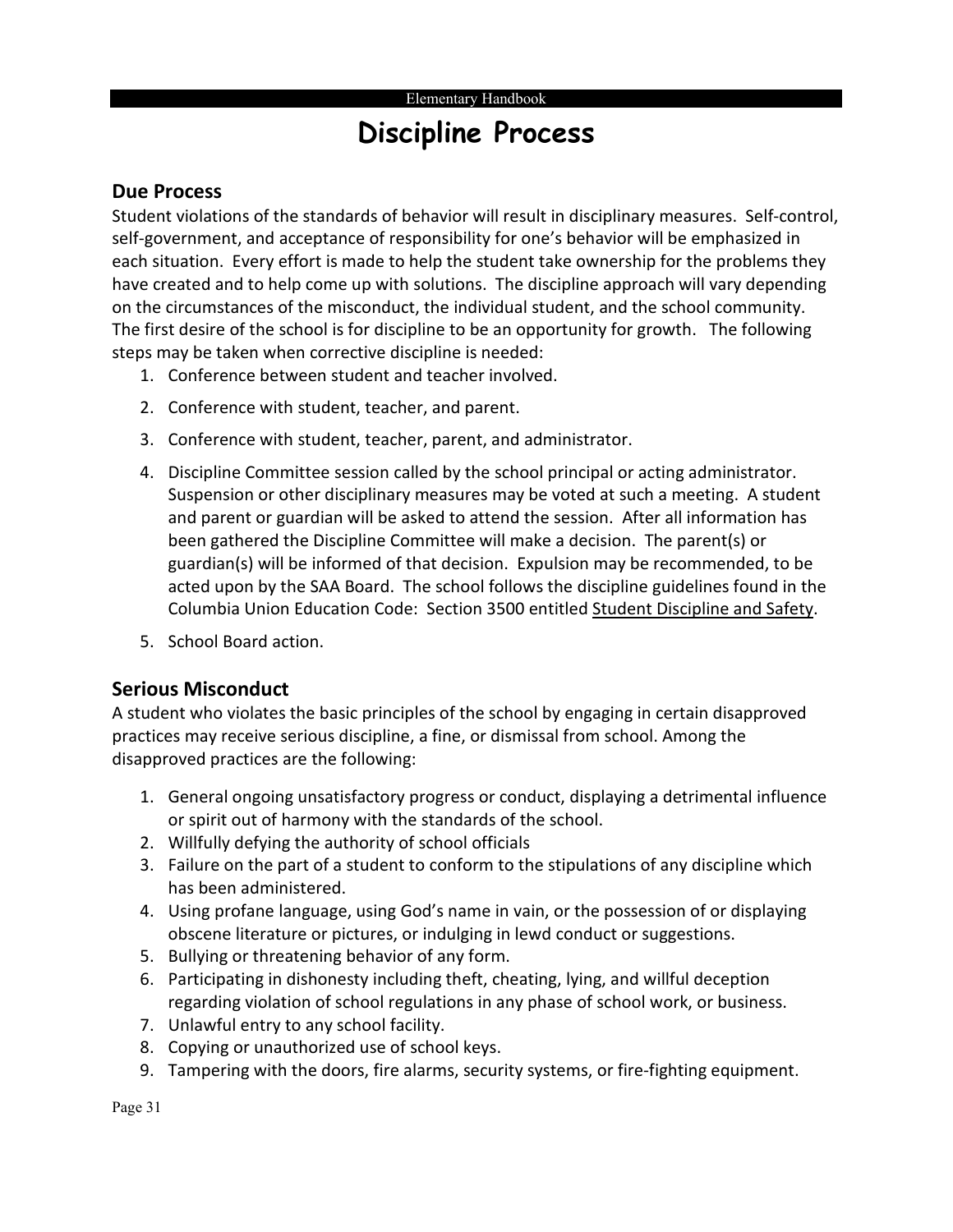- 10. Meeting persons at any unauthorized time or place, or engaging in improper social or sexual conduct.
- 11. The use, handling, or possession of air pistols, firearms, knives, lighters, matches, firecrackers, or explosives, (or toy facsimiles).
- 12. Engaging in willful destruction or vandalism of school property or property of others on or off the campus.
- 13. Using tobacco; the misuse or illegal possession of drugs or narcotics in any form.
- 14. Drinking or possessing alcoholic beverages.
- 15. Gambling and/or betting.
- 16. Any student who becomes a clear and present danger to the life or safety of school personnel or students.

#### **Legal Considerations**

The laws of the state and local government are to be respected and obeyed. Possession of weapons, dangerous objects, or explosive devices is not permitted and will result in immediate suspension and possible expulsion. Imitation or toy weapons are not permitted and may result in suspension or expulsion. We adhere to Montgomery County zero tolerance policy and therefore will immediately contact the Montgomery County police when weapons are found on any student. The use, possession, or distribution of tobacco, alcoholic beverages, nonprescribed drugs, narcotics, and controlled dangerous substances by SAA students is prohibited and is cause for immediate suspension and possible expulsion.

#### **Probation**

Students may be put on probation for academic failure, poor attendance, or serious and continued misconduct. Probation gives students a period of time in which to improve grades, and/or cooperate with school regulations or policies. Failure to successfully complete a probationary period may be grounds for dismissal. If necessary, students' participation in extracurricular activities may be suspended. Students who are on probation will automatically be denied the privilege of holding office or positions of leadership.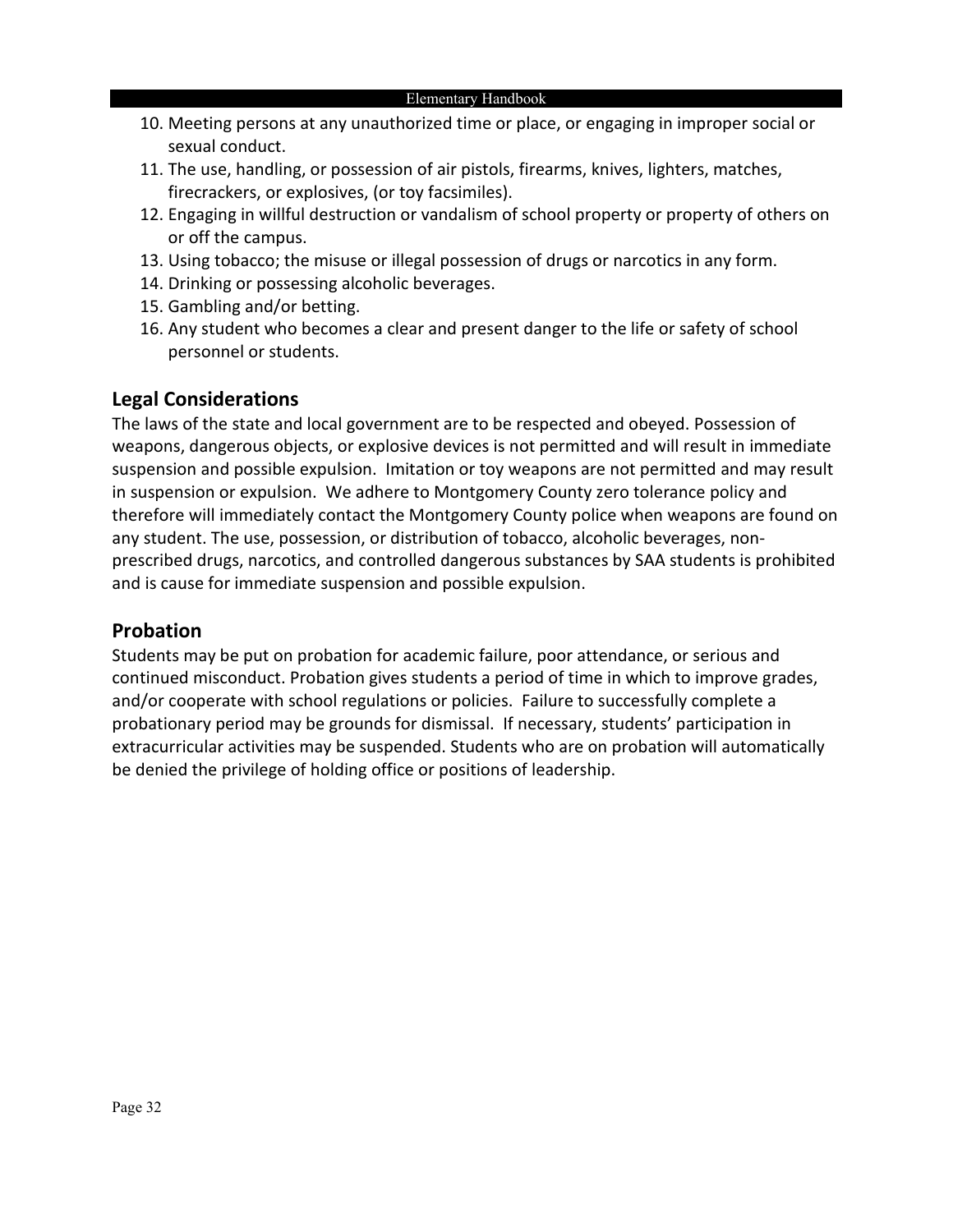# **Uniform Information**

Spencerville Adventist Academy maintains a uniform dress code for all students. The school reserves the right to determine what is appropriate and/or acceptable in clothing, facial hair, hairstyle, and accessories.

**Hair**: Hairstyles must reflect the tone of the dress code; namely, neat, clean, and out of the eyes. Non-traditional hairstyles, including but not limited to spiked hair, Mohawks, shaved heads and unnatural color dyes are unacceptable.

**Skirt/Short Length:** Skirts and shorts should be no shorter than 3 inches above the knee**.**

**Tucked in:** Shirts must be tucked in while in the school building. Girls wearing a uniform skirt/skort may leave their shirt un-tucked.

**Other Accessories:** Tattoos or body piercing of any kind may not be visible at any time. No jewelry of any kind to include leather, rubber, or cloth bracelets may be worn. Sunglasses, hats, or head gear are not allowed to be worn inside the school building.

**T-Shirts:** Shirts worn underneath the uniform must not extend beyond the length of the uniform shirt (including sleeves).

**Field Trips**: Uniforms are to be worn on educational field trips unless otherwise stated. The polo is preferred for safety reasons.

**After school**: Students who remain on campus after their last class must remain in uniform until. 3:30 p.m.

**Outer Wear**: Only SAA approved outerwear may be worn in the school building and classrooms. All other outerwear should be placed in the student's locker and not worn during the school day unless going outside.

**P.E. Uniforms**: All students are to wear athletic shoes when attending a physical education class. In addition, students in grades 6-12 are required to wear an SAA P.E. uniform when attending a physical education class.

#### **Dress Code Enforcement Procedures**

When the student is missing items required by the dress code, they will be asked to resolve the issue immediately by one of the procedures outlined below:

**Quick compliance** – Student is able to resolve the issue on the spot without argument or discussion.

**Confiscation** – Student surrenders offending article of clothing or accessory. The item is held on the first offense for 24-hours, on second offense, 48-hours, on third offense, a meeting with the principal.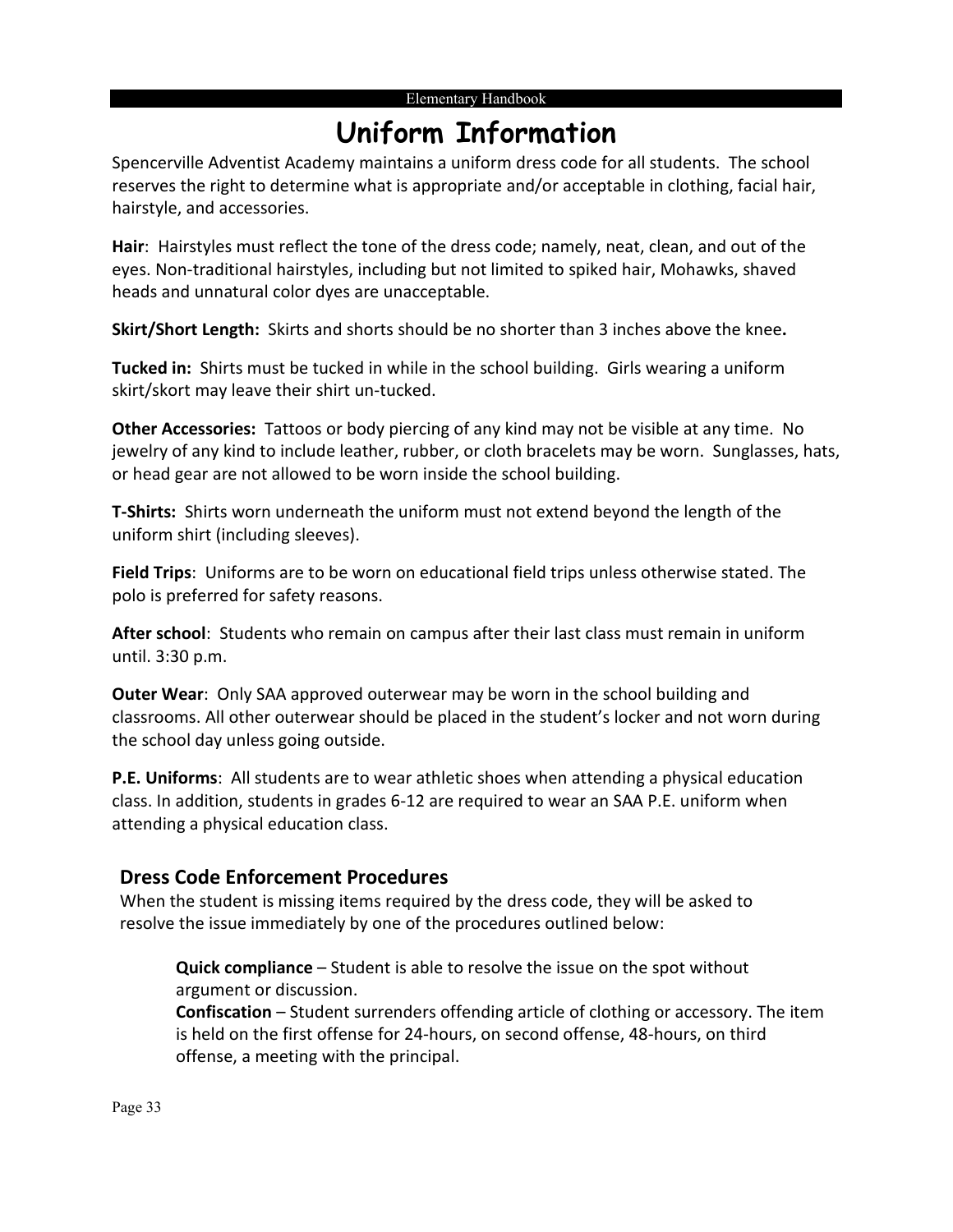#### **Dress Code Enforcement Procedures**: If the problem is ongoing, a detention may be served and parents will be contacted to help be part of the resolution.

**NOTE:** Students should wear the following items in order to be in dress code. ALL uniform pieces including shirts, pants, skirts, skorts, and outer wear must be purchased directly from the school uniform provider, Flynn & O'Hara. See the school website for store locations and ordering information. [\(www.spaac.net\)](http://www.spaac.net/)

| <b>Uniform Item</b>                                                                                                                                                                                                                                                                         | Elementary<br>$(PK - 5)$ | <b>Middle</b><br><b>School</b><br>$(6-8)$ | High<br><b>School</b><br>$(9-12)$ |  |  |  |  |
|---------------------------------------------------------------------------------------------------------------------------------------------------------------------------------------------------------------------------------------------------------------------------------------------|--------------------------|-------------------------------------------|-----------------------------------|--|--|--|--|
| Jumper: plaid                                                                                                                                                                                                                                                                               | ✓                        |                                           |                                   |  |  |  |  |
| Shirt, Peter Pan collar: white, no logo, worn w/jumper<br>only                                                                                                                                                                                                                              | ✓                        |                                           |                                   |  |  |  |  |
| Skort: navy or khaki                                                                                                                                                                                                                                                                        | ✓                        |                                           |                                   |  |  |  |  |
| Skirt/Kilt: navy, khaki, & plaid (girls only)                                                                                                                                                                                                                                               |                          |                                           | ✓                                 |  |  |  |  |
| Polo shirt w/logo: white, long or short sleeved (we strongly<br>urge parents with young children not to purchase white polos)                                                                                                                                                               | ✓                        | ✓                                         | ✓                                 |  |  |  |  |
| Polo shirt w/logo: blue, long or short sleeved                                                                                                                                                                                                                                              | ✓                        | ✓                                         |                                   |  |  |  |  |
| Boys pants or shorts: navy or khaki                                                                                                                                                                                                                                                         | ✓                        | ✓                                         |                                   |  |  |  |  |
| Girls pants or shorts: navy or khaki                                                                                                                                                                                                                                                        | ✓                        |                                           |                                   |  |  |  |  |
| Belt: simple black or brown, woven or solid                                                                                                                                                                                                                                                 | ✓                        | ✓                                         |                                   |  |  |  |  |
| <b>Shoes:</b> closed, dress, leather, or athletic                                                                                                                                                                                                                                           | ✓                        | ✓                                         | ✓                                 |  |  |  |  |
| Sweatshirt w/logo: navy or gray                                                                                                                                                                                                                                                             | ✓                        | ✓                                         |                                   |  |  |  |  |
| Fleece w/logo                                                                                                                                                                                                                                                                               | ✓                        | ✓                                         |                                   |  |  |  |  |
| <b>Navy V Neck Sweater Vest</b>                                                                                                                                                                                                                                                             | ✓                        | $\checkmark$                              |                                   |  |  |  |  |
| Oxford shirt w/logo: long or short sleeve, white                                                                                                                                                                                                                                            |                          | ✓                                         |                                   |  |  |  |  |
| Oxford shirt w/logo: long or short sleeve, light blue                                                                                                                                                                                                                                       |                          | ✓                                         |                                   |  |  |  |  |
| Polo shirt w/logo: long or short sleeve, hunter green                                                                                                                                                                                                                                       | ✓                        | ✓                                         |                                   |  |  |  |  |
| Polo shirt w/logo: long or short sleeve, maroon                                                                                                                                                                                                                                             | $\checkmark$             | ✓                                         |                                   |  |  |  |  |
| Shoes: dress, leather, athletic, sandals w/heel strap                                                                                                                                                                                                                                       |                          |                                           | ✓                                 |  |  |  |  |
| <b>School tie (optional)</b>                                                                                                                                                                                                                                                                |                          |                                           |                                   |  |  |  |  |
| Middle School Formal dress uniform: is required for all 6-8 <sup>th</sup> graders for music performances. Boys: Khaki pants and white oxford with logo. Girls:<br>plaid skirt, white oxford shirt with logo. Remember these items can also be worn during school as it is a uniform option. |                          |                                           |                                   |  |  |  |  |

#### **Dress Code**

Page 34 **Adventist Children's Chorus** uniform items may be worn during school as a uniform option.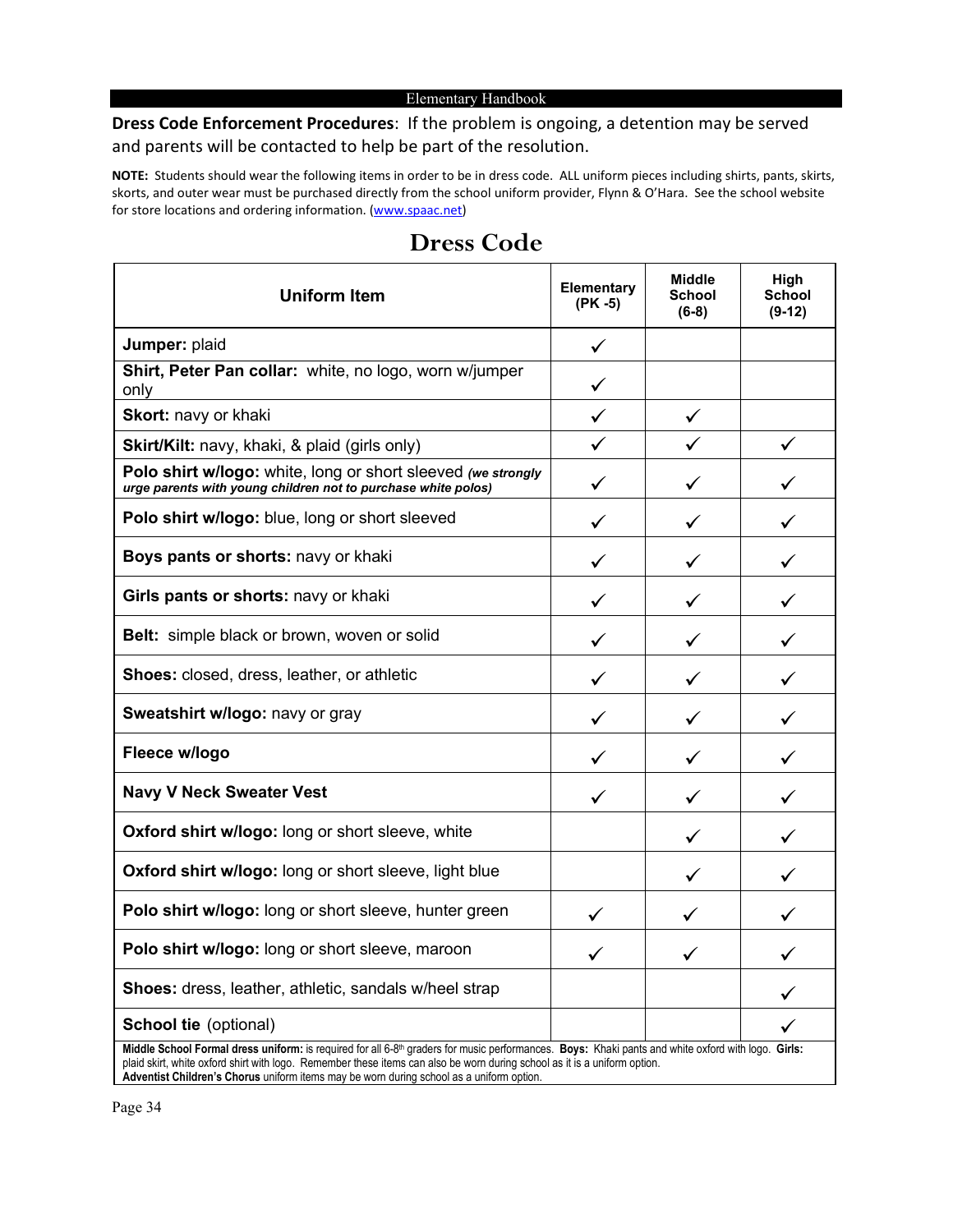# **Leadership Organizations**

#### **Middle School Association (Grades 6-8)**

The SAA Middle School Association (MSA) is an organization of elected student officers that plan various activities for the middle school student body during the school year. The officers of the MSA are elected by the students each school year.

#### **Grades 7-8 Class Officers**

A student seeking class office must meet and maintain the same criteria as a student seeking an office in the Middle School Association.

#### *Officer Eligibility*

Candidates for any office must be approved by the Administrative Committee on the basis of grade point average, citizenship, and attendance.

To qualify for an office a student must meet the following requirements:

- 1. Demonstrate a Christian lifestyle that is in harmony with the philosophy and goals of Spencerville Adventist Academy.
- 2. Have a C average or above for the preceding nine (9) weeks. Eligibility will be determined mid-term and/or at the end of the quarter. Once elected, these qualifications must be maintained. An average of C or above must be maintained in each class to continue in office.
- 3. Have a good attendance record.
- 4. Uses appropriate Christian behavior/values in all they do.

# **Athletic Organizations**

#### **The Hornets: Middle School Soccer and Basketball Sports Program**

Middle School boys' and girls' soccer and basketball are available to students in grades 5-8. Fifth graders participating on teams will be as "taxi" or practice squad and then based upon the needs of the team. Tryouts for soccer will be announced soon after the beginning of the school year. Tryouts for basketball will be announced within the first quarter grading period. Students whose grades meet the minimum requirements established below will be eligible to try out for the teams. Teams will consist of players who the coaches determine are qualified spiritually, scholastically, mentally and physically. Practices occur two afternoons per week and on Sundays. Schedules will be announced after tryouts conclude. Uniforms must be purchased from the school designated supplier.

Page 35 Spectators at SAA athletic events will be expected to demonstrate good sportsmanship, respect and cooperation with game officials and school supervisors, and demonstrate behavior in harmony with school philosophy and policies or they may be asked to leave. Parents must understand that a commitment to the team for games and practices is a large undertaking for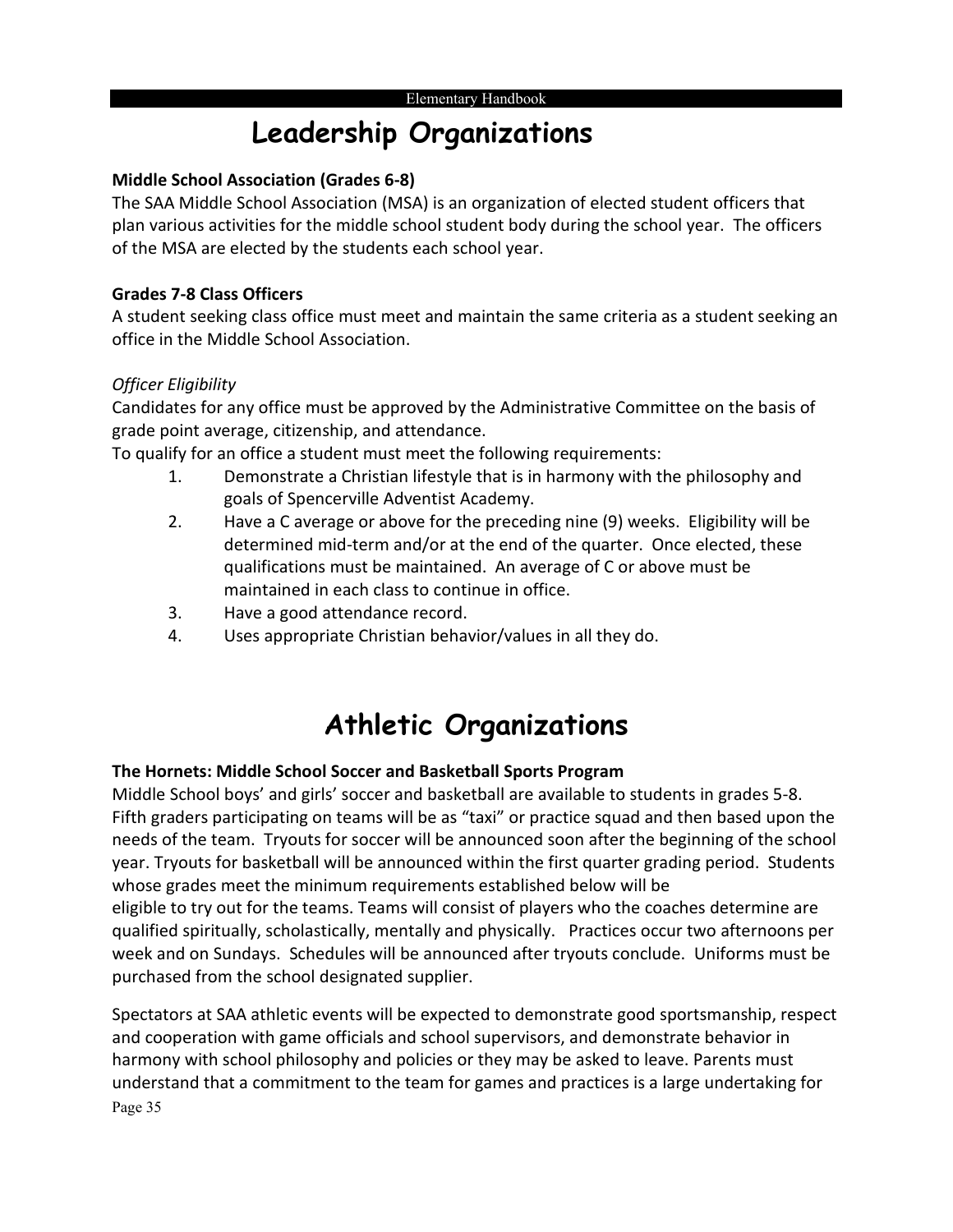middle school students. Often, the academic load in conjunction with athletics, requires close parental supervision. Please recognize that if your child is selected for a team, we expect them to be committed for the duration of the season. Please counsel your child regarding this commitment.

Middle school soccer/basketball games are league driven and are Ad Hoc scheduled after varsity game schedules are made. League games can be some distance away from school resulting in late evenings. Typically, games begin between 4pm-6:30pm and last approximately 1¼ hours.

 Parents are highly encouraged to come to games. Volunteers are always needed to operate clocks, keep score, or drive busses. Please be respectful of coaches' practice time and schedule time outside of practice to discuss issues with coaches. Game time is not equitably spread across players, instead utilized by each coach based upon team needs and capability of each player.

#### **Eligibility for Athletic Groups**

A student seeking to join an athletic group must be approved by the Administrative Committee and must meet and maintain the following criteria on a weekly basis:

- Demonstrate a Christian lifestyle that is in harmony with the philosophy and goals of Spencerville Adventist Academy
- Academic Achievement: maintain all passing grades, with no more than one D.
- Good Attendance: no unexcused absences and three or less unexcused tardies (including class attendance)
- Positive Citizenship: not involved in major discipline of serious misconduct

Eligibility will be determined using the above criteria. A weekly eligibility list will be posted at the end of each week. Athletes not eligible will be limited to practices for one week. Eligibility for each sport is considered separately.

All athletes must possess a current (within a calendar year) sports physical due by July 1 of the upcoming school year as directed by Maryland State standards. Student athletes may not try out nor participate in any sporting event unless they have a current physical on file in the school nurse's office.

A student is ineligible to participate in a game and practice if he/she was unable to attend school the day of the game/activity because of illness or an unexcused absence.

Students should not participate in extracurricular activities that may have schedules that conflict with each other. Extracurricular activities may cause some absence from class, which is excused. It is the athlete's responsibility to ensure their work is current with their respective teachers.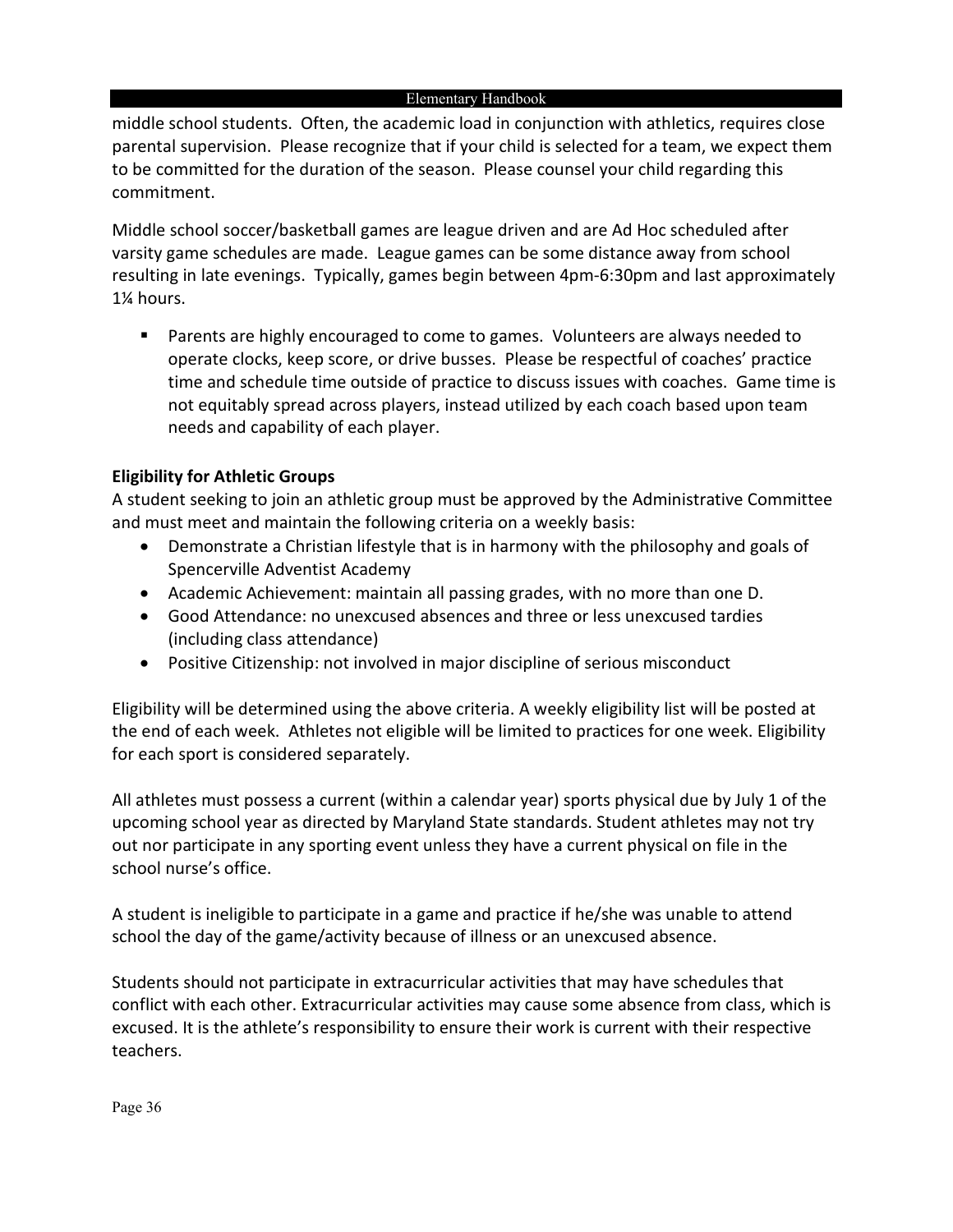# **General Information**

#### **After School Care**

Spencerville Adventist Academy's After School Care Program (ASC) operates under the same guidelines that govern Spencerville Adventist Academy during school hours. It is expected that students in After School Care will comply with all guidelines pertaining to full cooperation with the supervising staff. Failure to cooperate with staff and/or to comply with After School Care regulations may result in asking such individuals to withdraw from the After School Care program.

All students in grades PK-8 who remain at school after the dismissal process must attend the After School Care Program.

*After School Care Schedule* Monday-Thursday Until 6:00 pm Friday Until 5:00 pm Friday: From November-March Until 4:00 pm

\*After School Care will be available on half days except prior to Breaks. \**See ASC price schedule on the current Tuition and Fees Schedule*.

#### **Back Packs**

Middle school students' backpacks must be put into the middle school closet during school hours.

#### **Cell Phones/Electronics**

Electronics not specifically designed for scholastic use should not be used or seen on campus during school hours. Teachers have the right to confiscate a student's electronic device if seen or heard during the school day. The device will be given to the office where it can be retrieved at the end of the school day on the first offense. The parent can retrieve the device from the office on the second offense. The classrooms and office have telephones for students to use if needed.

#### **Computers**

Computers may be used only with teacher supervision and permission. Any violation of this will result in disciplinary measures. Students may use the internet only with teacher supervision and permission and may only visit sites instructed by the supervising teacher.

#### **Damage to School Property**

When accidental damage to school property occurs and is reported immediately there will be no penalty other than restitution. (Accidental damage is often covered by personal liability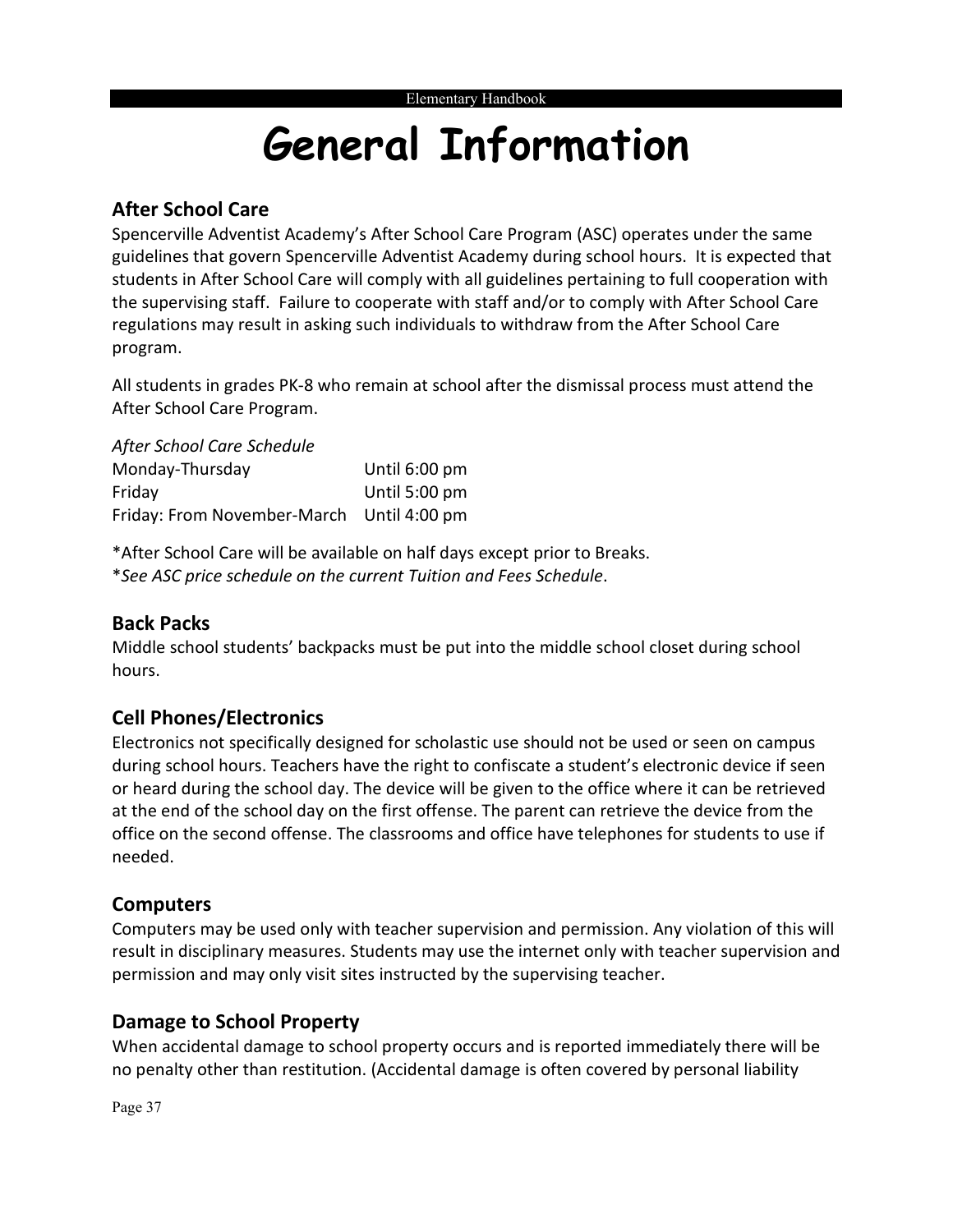insurance.) Willful damage or destruction of school property will call for restitution and additional discipline.

#### **Emergency Closings**

Spencerville Adventist Academy follows the Montgomery County Public School System delays and closings due to inclement weather. The school utilizes parent alert through Renweb to inform parents. **No after school care is provided on early dismissal days that are due to inclement weather.**

#### **Fire and Other Safety Drills**

Fire drills and other emergency drills will be conducted in accordance with county and state regulations. During a fire drill all students are expected to exit the building to the designated area in an orderly fashion, proceed to the location directed by the teacher, and remain there silently until the signal is given to return.

#### **Grievance Policy**

Most conflicts will be resolved through a student and/or parent-teacher conversation. Should further discussion be needed, the administration will facilitate conflict resolution.

#### **Health Services**

The school nurse provides aid for injuries, communicates with the staff regarding student concerns, and facilitates parent communication in order to keep the health records up to date. When she is not on campus each teacher will provide care for minor injuries. Serious injuries and illnesses will be handled through the office. An effort will be made to notify parents before taking a student to the emergency room (usually Montgomery General Hospital).

#### **Legal Considerations**

The laws of the state and local government are to be respected and obeyed. Possession of weapons, dangerous objects, or explosive devices is not permitted and will result in immediate suspension and possible expulsion. Imitation or toy weapons are not permitted and may result in suspension or expulsion. We adhere to Montgomery County zero tolerance policy and therefore will immediately contact the Montgomery County police when weapons are found on any student. The use, possession, or distribution of tobacco, alcoholic beverages, nonprescribed drugs, narcotics, and controlled dangerous substances by SAA students is prohibited and is cause for immediate suspension and possible expulsion.

#### **Lockers/Locks**

Each student is assigned a locker. It is expected that lockers will be maintained in a clean and orderly fashion. SAA has the right to inspect any locker at any time. No stickers, writing, posters, or other items are to be placed on the outside of the lockers, unless approved by the administration. All items outside of lockers will be removed by the staff. The school is not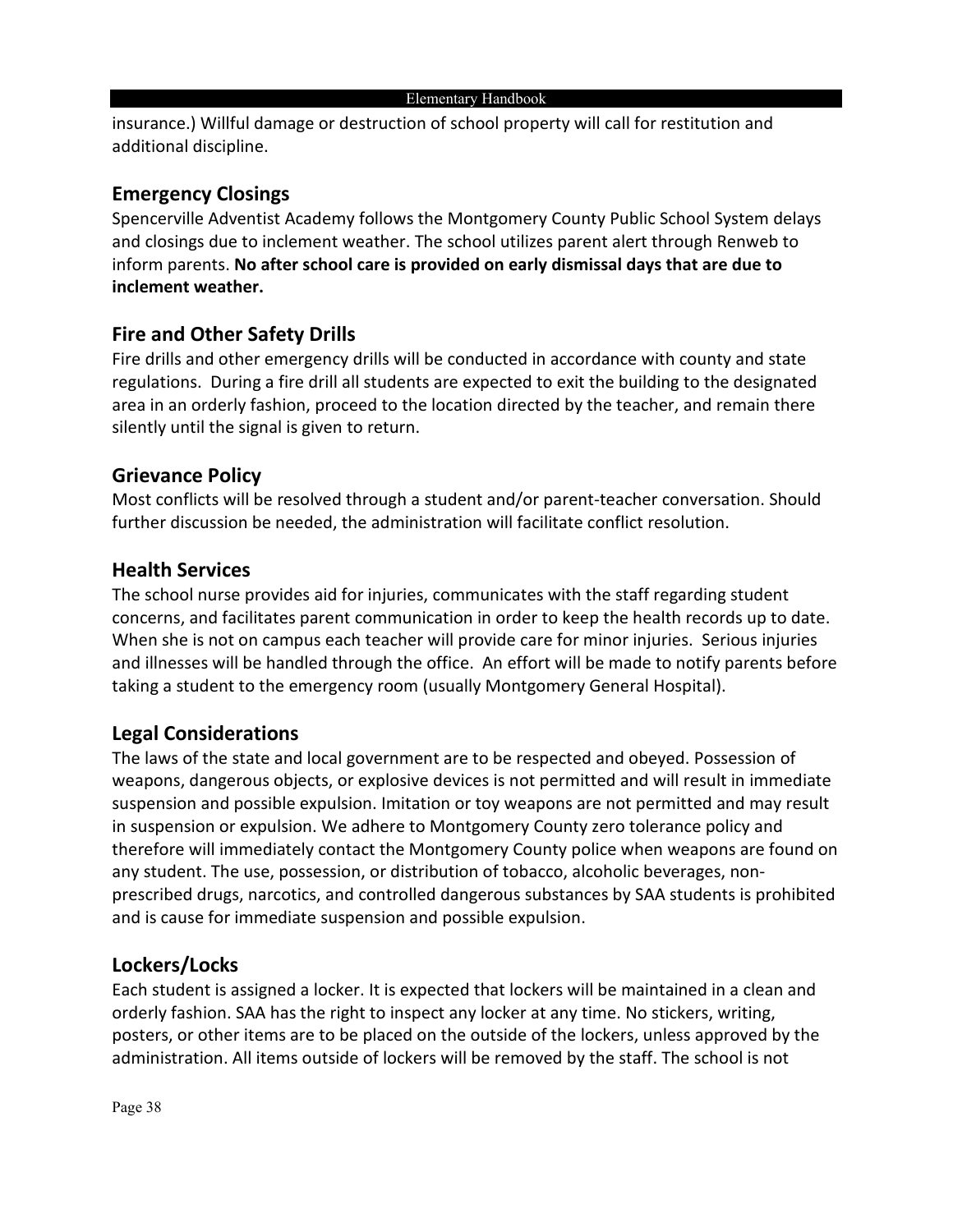responsible for personal possessions. Students in grades 6-8 are advised to keep their lockers locked and to not bring valuable possessions to school or take them on school outings.

#### **Posted Notices**

All notices to be posted or distributed at school must be approved by the administration.

#### **Probation**

Students may be put on probation for academic failure, poor attendance, or serious and continued misconduct. Probation gives students a period of time in which to improve grades and cooperate with school regulations or policies. Failure to successfully complete a probationary period may be grounds for dismissal. If necessary, students' participation in extracurricular activities may be suspended.

#### **Publications**

The *Buzz* is the school's weekly newsletter. Its purpose is to facilitate communication between parents, administration, and students. Information to be published is to be submitted to the office no later than 9:00 a.m. on Thursdays. The *Buzz* is posted to our website weekly and sent via email to parents and students.

Middle School publishes a weekly newsletter *(MiniBuzz)*, and other teachers publish weekly newsletters that are sent via email to parents.

#### **Saturday Night Programs**

The Home and School Association sponsors various games and activities for families.

#### **Social Invitations**

Due to the sensitive nature of students, invitations to family-sponsored social events should be mailed directly from the home, not delivered at school.

#### **Teacher Conferences**

Two formal parent teacher conferences are scheduled during the year. However, if you wish to conference with your student's teacher on some other date, during normal business hours, you may email or call to make an appointment. Teachers are unable to conference with parents during the school day.

#### **Telephone Use**

A telephone is located in every classroom. The supervising teacher will dial the telephone number if a child needs to call home during the day or send them to the office.

#### **Toys**

Students should not bring toys from home to school unless it is part of an assignment.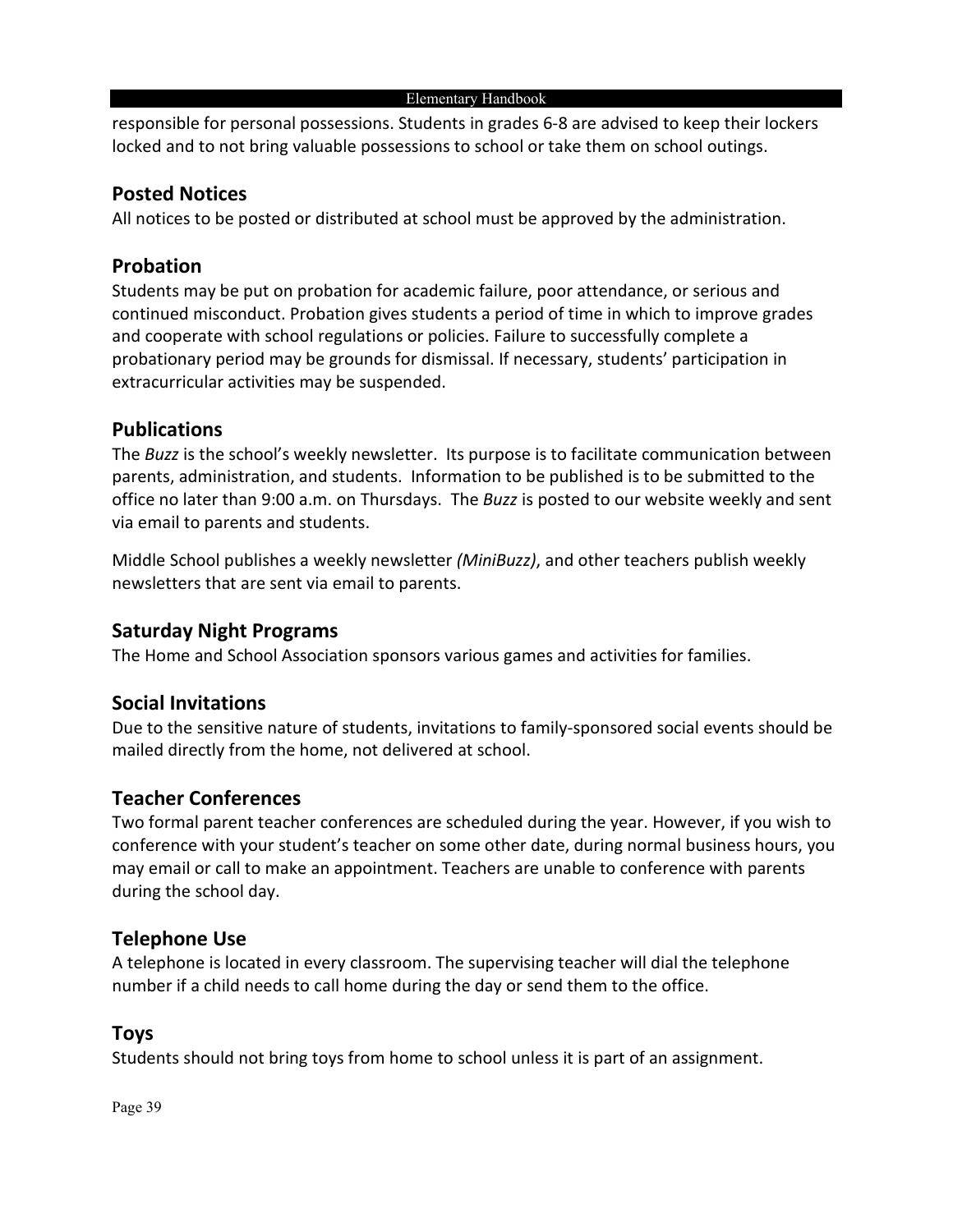#### **Transportation of Students**

No student is allowed to leave campus during the school day unaccompanied by a parent or guardian, unless written parental permission is provided and approved by the administration. If a student leaves by vehicle with someone other than their parent/guardian, a written waiver must be on file in the school office. SAA discourages students leaving campus for reasons other than medical/dental appointments.

#### **Visitors**

Communication between parents and teachers and parental visits to the school are encouraged. To make these encounters positive and productive, please conduct all school hour (8:00 a.m. to 3:20 p.m.) business through the office. Enter through the front entrance, sign in at the office and make sure office personnel are aware of your presence within the building. Visits to the classroom during school hours should be pre-arranged with the teacher administrators and generally not last longer than one hour. Working with parents on a personal basis is important to us. We ask that parents cooperate in a way that does not interfere with the classroom learning environment. Conferences with the teacher need to be prearranged to take place outside of school hours and after dismissal. To contact the teacher, email is the preferred communication method during school hours.

#### **Volunteer Activities**

Traditionally, volunteerism has been a strong part of the program at Spencerville Adventist Academy. Parents, friends, and church members working together are a vital aspect of a church school program. Volunteerism helps to create understanding, build relationships, provide programs, and complete projects. Anyone interested in becoming involved is encouraged to contact the principal, classroom teachers, or the Home and School president. All activities are to be conducted in harmony with the philosophy and principles of Spencerville Adventist Academy.

# **SAA Home and School Association**

The Home and School Association is an organization of parents who form a support group for the school. The purpose of the Association is to:

- 1. Promote the welfare of children and youth in the home, school, church, and community through prayerful systematic study.
- 2. Bring into closer relation the home and the school, so that parents and teachers may cooperate intelligently in the Christian education of children and youth.
- 3. Raise the standards of home life.
- 4. Develop between faculty and parents united efforts that will provide for all children and youth the highest advantages of physical mental, social, and spiritual education.